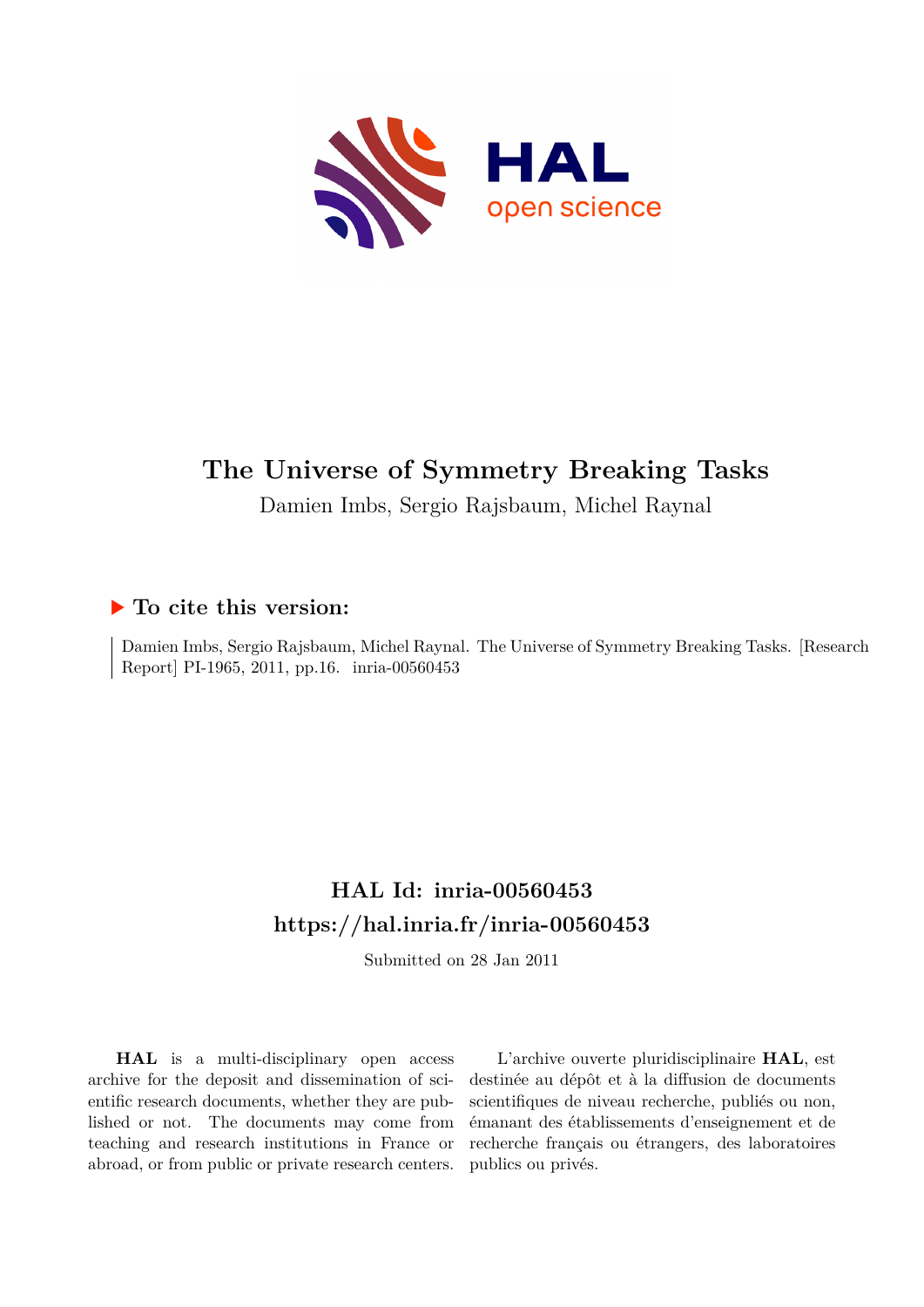Publications Internes de l'IRISA ISSN : 2102-6327 PI 1965 – janvier 2011



# The Universe of Symmetry Breaking Tasks

Damien Imbs<sup>\*</sup>, Sergio Rajsbaum<sup>\*\*</sup>, Michel Raynal<sup>\*\*\*</sup> *damien.imbs@irisa.fr, rajsbaum@math.unam.mx, raynal@irisa.fr*

Abstract: Processes in a concurrent system need to coordinate using a shared memory or a message-passing subsystem in order to solve agreement tasks such as, for example, consensus or set agreement. However, often coordination is needed to "break the symmetry" of processes that are initially in the same state, for example, to get exclusive access to a shared resource, to get distinct names or to elect a leader.

This paper introduces and studies the family of *generalized symmetry breaking* (GSB) tasks, that includes election, renaming and many other symmetry breaking tasks. Differently from agreement tasks, a GSB task is "inputless", in the sense that processes do not propose values; the task specifies only the symmetry breaking requirement, independently of the system's initial state (where processes differ only on their identifiers). Among many various characterizing the family of GSB tasks, it is shown that (non adaptive) perfect renaming is universal for all GSB tasks.

Key-words: Agreement, Coordination, Decision task, Election, Disagreement, Distributed computability, Renaming, k-Set agreement, Symmetry Breaking, Universal construction, Wait-freedom.

*L'univers des taches "Symmetry Breaking" ˆ*

**Résumé :** Dans un système réparti, les processus ont besoin de coordination en utilisant un sous-système de mémoire partagée ou *de passage de message pour pouvoir resoudre des probl ´ emes tels que le consensus ou l'accord ensembliste. Dans certains cas, la ` coordination est nec´ essaire pour "casser la sym ´ etrie" entre des processus qui ont le m ´ eme ˆ etat initial. ´*

*Ce rapport introduit la famille des taches ˆ* "generalized symmetry breaking" *(GSB) qui inclut l'election, le renommage et de nom- ´ breuses autres tâches qui cassent la symétrie.* 

Mots cles : ´ *Accord, Coordination, Tache de d ˆ ecision, Election, D ´ esaccord, Calculabilit ´ e distribu ´ ee, Renommage, Accord ensembliste, ´ Symmetry Breaking, Construction universelle, Sans-attente.*

Projet ASAP: équipe commune avec l'INRIA, le CNRS, l'université Rennes 1 et l'INSA de Rennes

<sup>\*\*</sup> Instituto de Matematicas, UNAM, Mexico City, Mexico ´

<sup>\*\*\*</sup> Membre senior de l'Institut Universitaire de France. Projet ASAP: équipe commune avec l'INRIA, le CNRS, l'université Rennes 1 et l'INSA de Rennes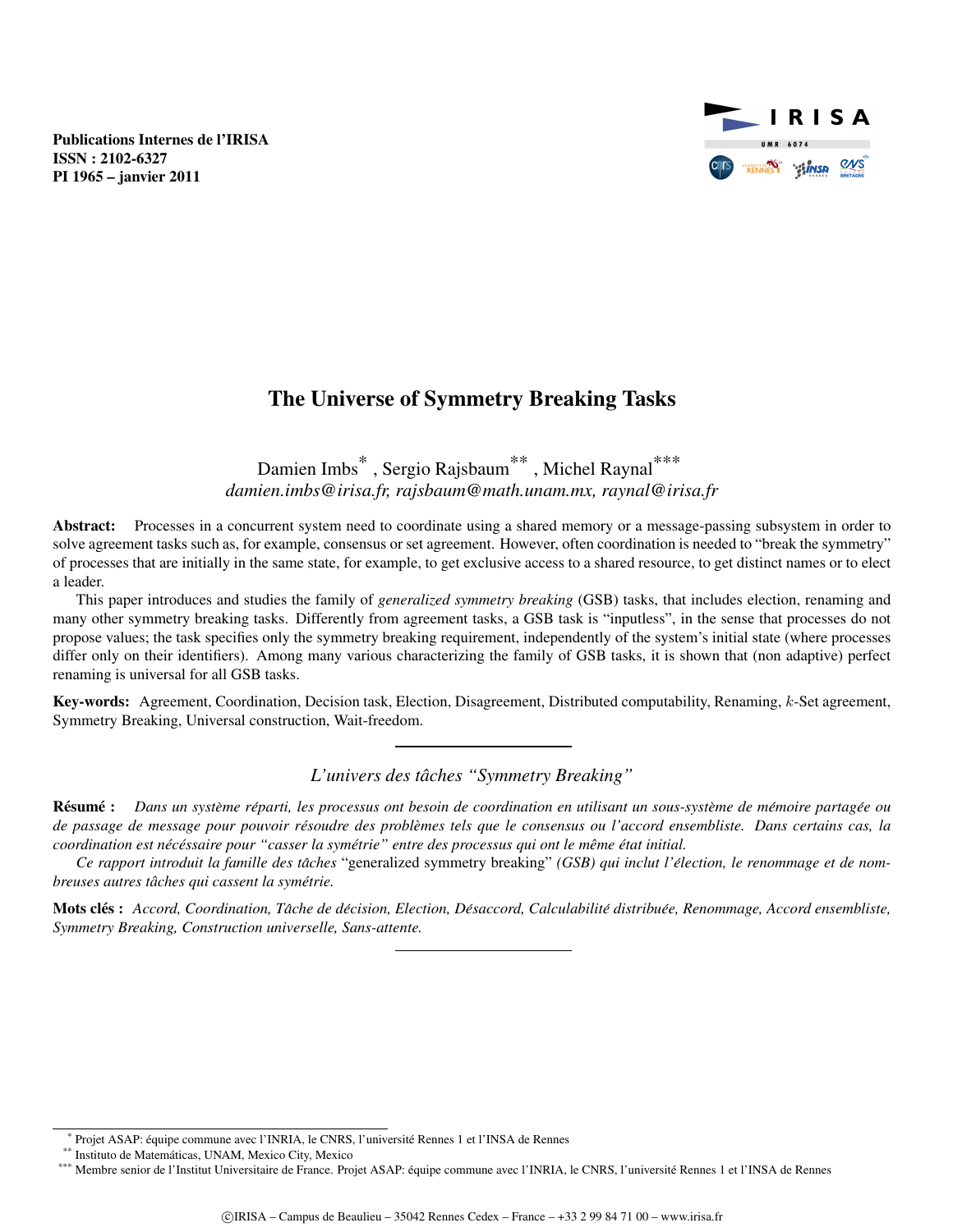# 1 Introduction

Processes of a distributed system need to coordinate through a communication medium (shared memory or message-passing subsystem) in order to solve various forms of agreement problems. If no coordination is ever needed in the computation, then we have a set of centralized, independent programs rather than a global distributed computation. Agreement coordination is one of the main issues of distributed computing. As an example, consensus is a very strong form of agreement where processes have to agree on the input of some process. It is a fundamental problem in distributed computing, and the cornerstone when one has to implement a replicated state machine, e.g. [20, 37, 40].

Considering a shared memory asynchronous system where processes may fail by crashing, we are interested here in *tasks* [39], defined by an input/output relation ∆, and where processes start with private input values forming an *input vector* I and, after communication, individually decide on output values forming an *output vector* O, satisfying the specification of the considered task, i.e.,  $O \in \Delta(I)$ . Several specific agreement tasks have been studied in detail, such as consensus [25] and set agreement [21]. Indeed, the importance of agreement is such that it has been studied deeply, from a more general perspective, defining families of agreement tasks, such as loop agreement [33], approximate agreement [23] and convergence [32].

Motivation An important form of coordination is when processes need to disagree. This form of coordination is needed to "break symmetry" among the processes that are initially in the same state. Indeed, specific forms of symmetry breaking have been studied, most notably election, mutual exclusion and renaming. And it is easy to come up with more natural situations related to symmetry breaking. As a simple example, let us consider  $n$  persons (processes) such that each one is required to participate in exactly one of  $m$ distinct committees (process groups). Each committee has predefined lower and upper bounds on the number of its members. The goal is to design a distributed algorithm that allows these persons (processes) to choose their committees in spite of asynchrony and failures.

Generalized symmetry breaking tasks While the theory of agreement tasks is pretty well developed e.g. [31], it seems that the same substantial research effort has not yet been devoted to understanding symmetry breaking in general. This paper introduces *generalized symmetry breaking* (GSB) tasks, a family of tasks that includes election [41], renaming [7], weak symmetry breaking (called *reduced renaming* in [35]), and many other symmetry breaking tasks. A GSB task for *n* processes is defined by a set of possible output values, and for each value v, a lower bound and an upper bound (resp.,  $\ell_v$  and  $u_v$ ) on the number of processes that have to decide this value. When these bounds can vary from value to value, we say it is an *asymmetric* GSB task, otherwise we simply say it is a GSB task. For example, we can define the *election* asymmetric GSB task by requiring that exactly one process outputs 1 and exactly  $n - 1$  processes output 2. In the symmetric case, we use the notation  $\langle n, m, \ell, u \rangle$ -GSB to denote the task on n processes, for m possible output values,  $[1..m]$ , where each value has to be decided at least  $\ell$  and at most u times. In the m-renaming task, the processes have to decide new distinct names in the set [1..m]. Thus, m-renaming is nothing else than the  $\langle n, m, 0, 1 \rangle$ -GSB task.

Symmetry breaking tasks seem more difficult to study than agreement tasks, because in a symmetry breaking task we need to find a solution given an initial situation that looks essentially the same to all processes. For example, lower bound proofs (and algorithms) for renaming are substantially more complex than for set agreement (e.g., [35]). At the same time, if processes are completely identical, it has been known for a long time that symmetry breaking is impossible [6] (even in failure-free models). Thus, as in previous papers, we assume that processes can be identified by initial names given to them, which are taken from some large space of possible identities (but otherwise they are initially identical). Thus, in an algorithm that solves a GSB task, the outputs of the processes can depend only on their initial identities and on the interleaving of the execution.

When combined with another "output-independence" feature, the symmetry of the initial state of a system differentiates fundamentally GSB tasks from agreement tasks. Namely, the specification of a symmetry breaking task is given simply by a set of legal output vectors,  $O$ , that the processes can produce: in any execution, any of these output vectors can be produced for any input vector  $I$  (we stress that an input vector defines only the identities of the processes), i.e.,  $\forall I$  we have  $\Delta(I) = \mathcal{O}$ . For example, for the election GSB task,  $\mathcal O$  consists of all binary output vectors with exactly one entry equal to 1 and  $n - 1$  equal to 2. In contrast, an agreement task typically needs to relate inputs and outputs, where processes should not only agree on closely related values, but in addition the agreed upon values have to be somehow related to the input values given to the processes. Notice that the  $\langle n, m, 0, 1 \rangle$ -GSB renaming task is different from the *adaptive* renaming task, where the size of the new name space depends on the number of processes that participate. Similarly, the classic test-and-set task looks similar to the election GSB task: in both cases exactly one process outputs 1. But test-andset is adaptive: there is the additional requirement that in every execution, even if less than  $n$  processes participate (i.e., take steps), at least one process outputs 1. That is, election GSB is a non-adaptive form of test-and-set.

Contributions This paper investigates the family of GSB tasks in a wait-free setting (where any number of processes can crash). Its main contributions are:

• The introduction of the family of GSB tasks, and a formal setting to study them. It is shown that several tasks that were previously considered separately belong actually to the same family and can consequently be compared and analyzed within a single conceptual framework. Thus, it is shown that several properties that were known for specific GSB tasks, actually hold for all of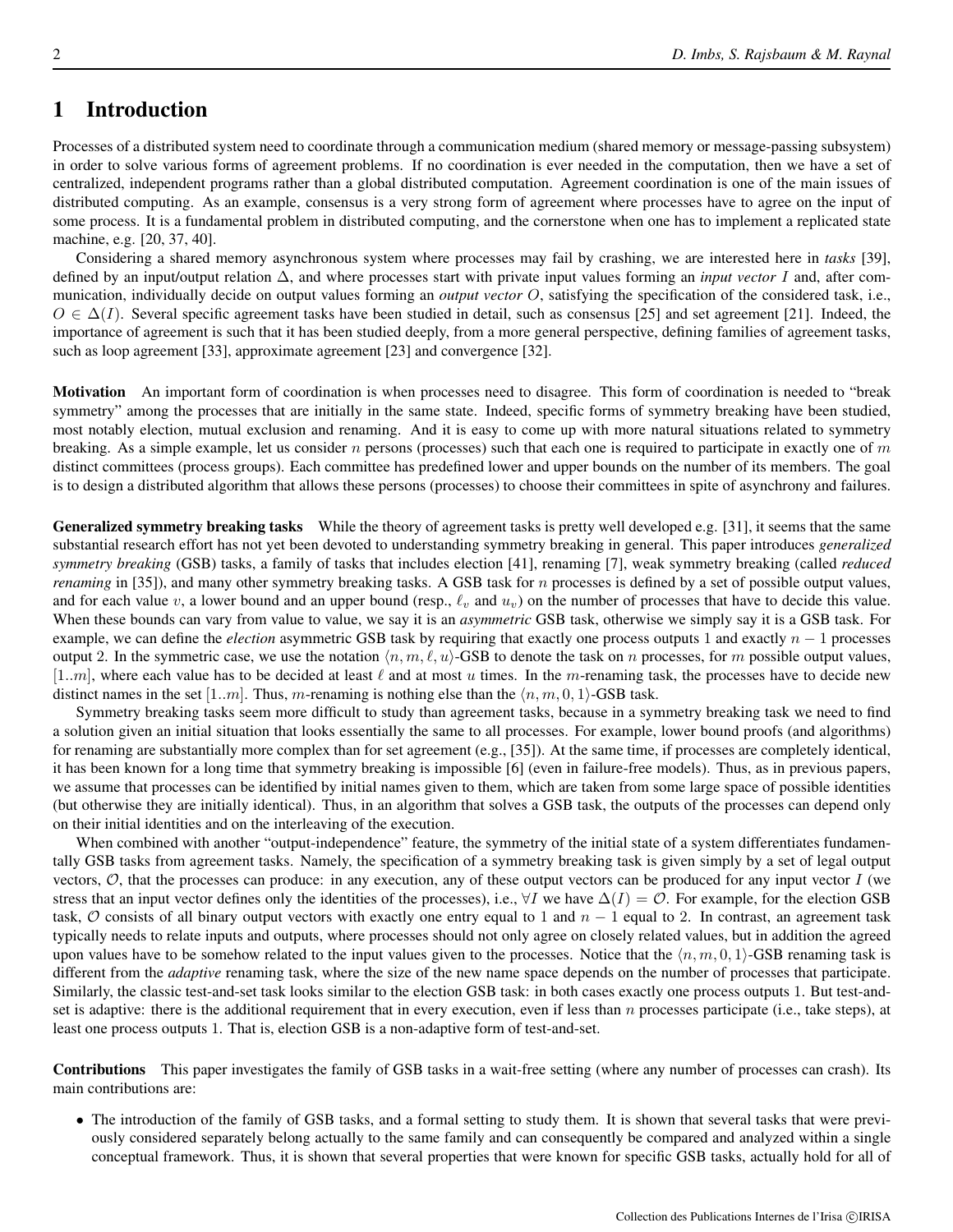them. Moreover, new GSB tasks are introduced that are interesting in themselves, notably the k*-slot* GSB task, the election GSB task and the k-weak symmetry breaking task.

- The structure of the GSB family of tasks is characterized, identifying when two GSB tasks are actually the same task, and giving a unique representation for each one.
- Computability and complexity properties associated with the GSB task family are studied. First it is noticed that (non-adaptive) renaming is a GSB task. It is then shown that perfect renaming (i.e., when the n processes have to rename in the set  $[1..n]$ ) is a universal GSB task. This means that any GSB task can be solved given a solution to perfect renaming. In the other extreme,  $(2n - 1)$ -renaming is trivially solved, without communication. WSB and election are in between these two tasks: they are not solvable without communication. Moreover, election is strictly stronger than weak symmetry breaking.
- As far as the k-slot task is concerned, a simple algorithm is presented that solves the  $(n + 1)$ -renaming task from the  $(n 1)$ -slot GSB task. There is also a simple algorithm that solves the  $(2n - 2)$ -renaming task from the 2-slot GSB task.

Some of the many interesting questions that remain open are listed in Section 7.

Related work After Dijkstra who mentioned "symmetry" in his pioneering work on mutual exclusion in 1965 [22], the first paper (to our knowledge) to study symmetry in shared memory systems is [13]. It considers two forms of symmetry, and shows that mutual exclusion is solvable only when the weaker form of symmetry is considered. In [41] we encounter for the first time the idea that, although processes have identifiers, there are many more identifiers than processes, and this implies comparison-based algorithms (where the only way to use identities is to compare them). The paper studies the register complexity of solving mutual exclusion and leader election. In contrast, several anonymous models where processes have no identifiers (but where they do have inputs, the opposite of our GSB tasks) have been considered, e.g. [9, 36]. In these models processes do not fail, and yet leader election is not solvable. The papers concentrate then in studying computability and complexity of agreement tasks. In [9] a general form of agreement task function is defined, in which processes have private inputs and processes have to agree on the same output, uniquely defined for each input. A full characterization of the functions that can be computed in this model is presented.

A study comparing the cost of breaking symmetry vs agreement appeared in [24], but again with no failures. It compares the bit complexity cost of agreement vs breaking symmetry in message passing models.

The *weak symmetry breaking* (WSB) task was used in [35] to prove a lower bound on renaming. The task requires processes to decide a binary value, with the restriction that not all decide the same value. Thus, WSB is a GSB task, and its adaptive version, *strong symmetry breaking* (SSB) is not. The SSB task extends this restriction to executions when only a subset of processes participate. It is known that SSB is equivalent to  $(n - 1)$ -set agreement and strictly stronger than WSB [18, 29]. And adaptive  $(2n - 2)$ -renaming can be used to solve  $(n - 1)$ -set agreement [27].

In [26] a family of 01*-tasks* generalizing weak symmetry breaking is defined. As with WSB, never should all processes decide the same binary value. In addition, for executions where not all processes participate, a 01-task specifies a sequence of bits,  $b_1, \ldots, b_{n-1}$ . If only x processes participate, not all should decide  $b_i$ . In contrast, a GSB task specifies restrictions in terms only of n-size vectors (and is not limited to binary values).

An important characteristic of GSB tasks is that their specification does not involve the number of participating processes. This is related to the "output-independence" feature mentioned above, which is not the case with agreement tasks, such as  $k$ -test-and-set,  $k$ -set agreement, and  $k$ -leader election, that are defined in terms of participating sets and, consequently, are adaptive. The three are shown to be related in [14]. In k*-test-and-set* at least one and at most k participating processes output 1. In k*-leader election* a process decides an identifier of a participating process, and at most k distinct identifiers are decided.

Papers considering mixed forms of agreement and symmetry breaking are, group renaming [2, 4], committee decision problem [30] and musical benches [28].

Starting with Angluin [6], covering spaces, more precisely graph coverings, have been used to derive impossibility results in anonymous networks. In these models of distributed computing, processes share a limited knowledge about the underlying communication graph and do not have unique identifiers. For instance, in [19], sufficient and sometimes necessary conditions on the communication graph and the initial, common knowledge are given for fundamental distributed problems such as leader election and enumeration [6, 38, 19]. (Interestingly, [19] is an introduction to local computation in anonymous networks.)

Roadmap The paper is made up of 7 sections. Section 2 presents the computation model. Section 3 defines the GSB tasks. Section 4 investigates the structure of the GSB task family and Section 5 addresses its computability and complexity issues. Section 6 presents a simple algorithm solving  $(n + 1)$ -renaming from the  $(n - 1)$ -slot task. Finally Section 7 lists open challenging problems.

# 2 Computation model

This paper considers the usual asynchronous, wait-free shared memory system where at most  $n - 1$  out of n processes can fail by crashing, and the memory is made of single-writer/multi-reader registers. Nevertheless, we restate carefully some aspects of this model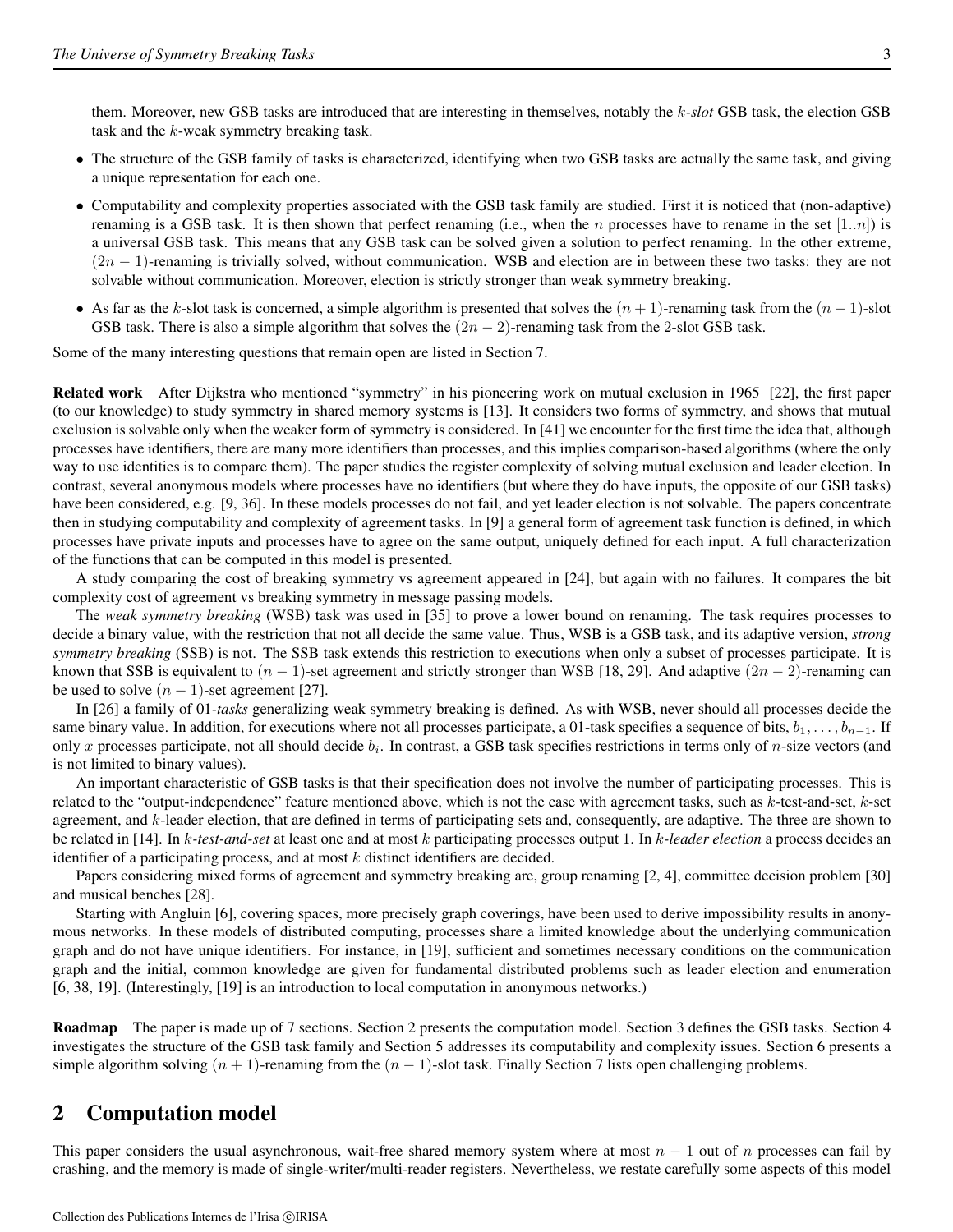because we are interested in a *comparison-based* and an *index-independent* (called *anonymous* in [7]) solvability notion that are not as common.

#### 2.1 Processes and communication model

**Asynchronous crash-prone processes** The system includes n asynchronous processes, denoted  $p_1, ..., p_n$ . Up to t processes can fail by crashing,  $1 \le t \le n$  (defined formally below).

**Communication objects** The processes communicate by reading and writing atomic single-writer/multi-reader  $(1WnR)$  registers. Given an array  $A[1..n]$  of 1WnR atomic registers, only  $p_i$  can write into  $A[i]$  while any process can read all entries of A. To simplify the notation in the formal model of this section, we make the following assumptions without loss of generality (they affect efficiency but not computability). The shared memory consists of a single array of  $1WnR$  registers  $A<sup>1</sup>$ . Also,  $p<sub>i</sub>$  has available a READ operation, such that it gets back a vector of n values, one for each entry of A. The value returned by a READ operation is a snapshot of the array (this assumption is done without loss of generality, because snapshots can be implemented using  $1WnR$  registers, even when  $t = n - 1$  [1]). The process  $p_i$  also has available a WRITE() operation, such that when  $p_i$  invokes it with a parameter val, this value is written to the i-th entry of the register. Finally, the algorithms are *full information*, in the sense that a process always writes its local state (everything it "knows").

**Indexes** The subscript i (used in  $p_i$ ) is called the *index* of  $p_i$ . Indexes are used only for addressing purposes. Namely, when a process  $p_i$  writes a value to A, its index is used to deposit the value in  $A[i]$ . Also, when  $p_i$  reads A, it gets back a vector of n values, where the j-th entry of the vector is associated with  $p_i$ . However, we assume that the processes cannot use indexes for computation; we formalize this restriction below.

**System model** The previous system model is denoted  $\mathcal{AM}_{n,t}[\emptyset]$ . The algorithms designed for this computation model have to work despite up to t process crashes. When  $1 \le t \le n - 1$ , the model is called the t-resilient model. In the extreme case where  $t = n - 1$ , the system is called the *wait-free* system model [31].

In Section 5 and Section 6, processes are allowed to cooperate through certain objects, in addition to registers. When the objects implement some task T, the resulting model will be denoted  $\mathcal{ASM}_{n,t}[T]$ . It is easy to extend the formal model to include these objects.

#### 2.2 Configuration, algorithm and related definitions

Configuration, inputs and outputs A *configuration* of the system consists of the local state of each process and the contents of every atomic register. An *initial configuration* is a configuration in which all processes are in their initial states and each register is given an initial value.

Each process  $p_i$  has two specific local variables denoted  $input_i$  and  $output_i$ , respectively. Those are used to solve decision tasks (see below). In an *initial state* of a process  $p_i$ , its input is supplied in  $input_i$ , while its  $output_i$  is initialized to a special default value  $\perp$ . Two initial states of a process differ only in their inputs. Each variable  $output_i$  is a write-once variable. A process can write to it only values different from  $\perp$ , and can write such a value at most once. Hence, as soon as  $output_i$  has been written by  $p_i$ , its content does not change. A state of  $p_i$  with  $output_i \neq \bot$  is called an *output state*.

Algorithm, step, run and schedule Each process  $p_i$  executes a local algorithm denoted  $A_i$ . A *distributed algorithm* is a set A of n local algorithms  $A_1, \ldots, A_n$ , one per process.

Recall that, in a full information algorithm, a process always writes its local state. A local algorithm consists of a loop: repeatedly writing its state, reading the shared memory, doing local computation and possibly deciding. Thus, all algorithms are identical except for a *decision function* which specifies when a decision is made and what is the decision value. The initial local state of  $p_i$  is the value in input<sub>i</sub>. A process  $p_i$  first applies its decision function to possibly modify its local *output<sub>i</sub>* component. Then  $p_i$  writes its local state into the shared memory, reads the current value of the shared memory (that becomes its new local state) and repeats this loop.

A *step*  $(i, Op, w, rs)$  represents a read (if  $Op =$  READ) or a write (if  $Op =$ WRITE) access to the shared array, by a process  $p_i$ . In a write step  $rs = \perp$ , and  $p_i$  issues a write operation with value w, then modifies accordingly its local state. Similarly, in a read step  $w = \perp$ , and  $p_i$  issues a read operation, gets back rs, a vector of values from the shared array, modifies accordingly its local state, possibly writing a decision to  $output_i$ .

A *run* r is an infinite alternating sequence of configurations and steps  $r = C_0$  s<sub>0</sub>  $C_1$  ..., where  $C_0$  is an initial configuration and  $C_{k+1}$  is the configuration obtained by applying step  $s_k = (i, Op, w, r)$  to configuration  $C_k$ . The *participating* processes in a run are processes that take at least one step in that run. Those that take a finite number of steps are *faulty* (sometimes called *crashed*), the

<sup>&</sup>lt;sup>1</sup>Although the codes of our algorithms use more than one register, several registers can be simulated using a single one.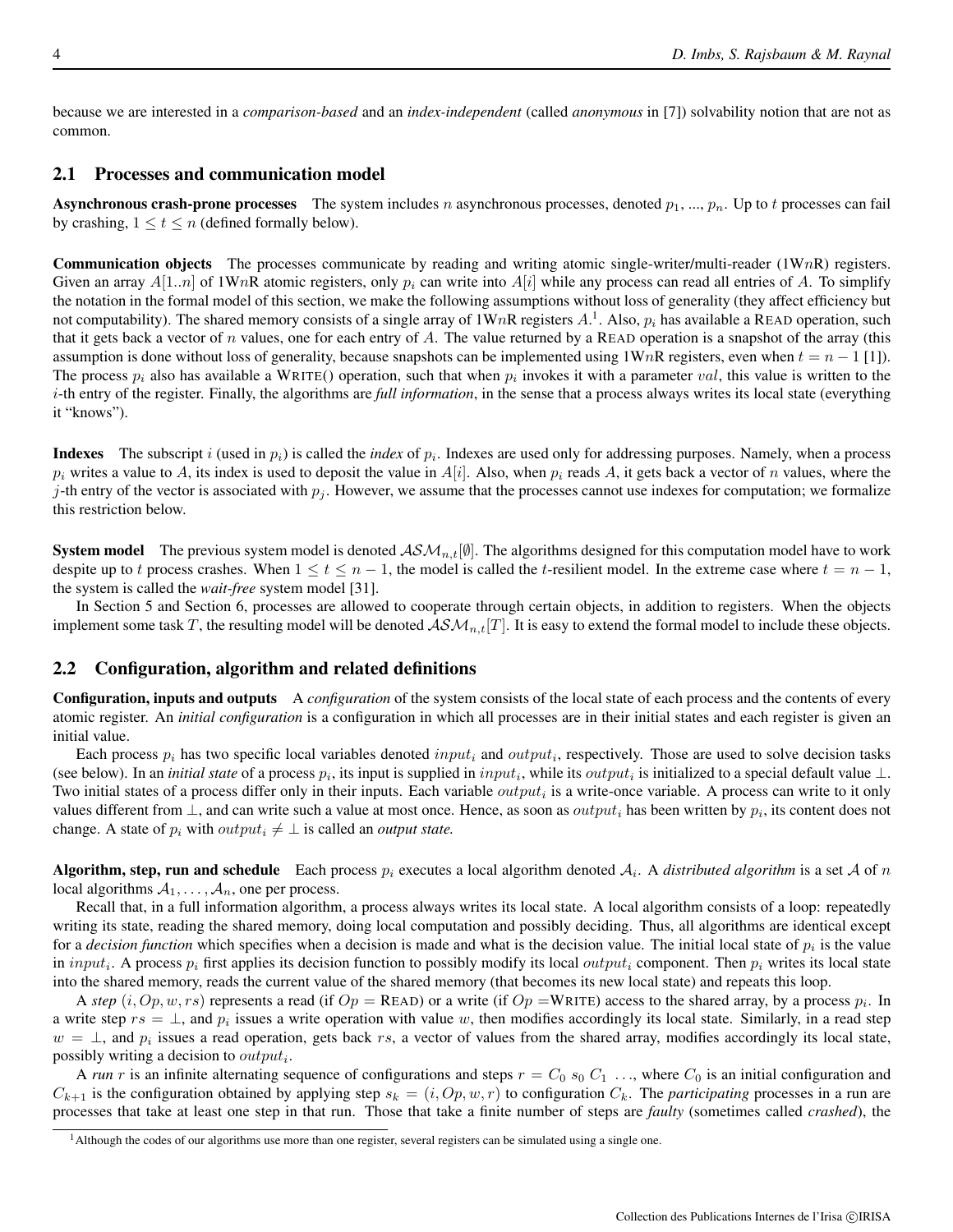others are *correct* (or *non-faulty*). That is, the correct processes of a run are those that take an infinite number of steps. Moreover, a non-participating process is a faulty process. A participating process can be correct or faulty.

A *schedule* is the sequence of steps of a run, without the values read or written; i.e, only which process took a step and what its operation was. A *view* of process  $p_i$  in run r is the sequence of its local states in  $C_0$   $C_1$  ... Two runs are *indistinguishable* to a set of processes if all processes in this set have the same view in both runs.

**Identities** Each process  $p_i$  has an identity denoted  $id_i$  that is kept in  $input_i$ . In this paper, we assume identities are the only possible input values. An identity is an integer value in [1..N], where  $N > n$  (two identities can be compared with  $\lt$ , = and  $\gt$ ). We assume that in every initial configuration of the system, the identities are distinct:  $i \neq j \Rightarrow input_i \neq input_j$ .

Clearly, a process "knows"  $n$ , because when it issues a read operation, it gets back a vector of  $n$  values. However, initially it does not know the identity of the other processes. More precisely, every input configuration where identities are distinct and in  $[1..N]$  is possible. Thus, processes "know" N and that no two processes have the same identity.

Index-independent algorithm We say that an algorithm A is *index-independent* if the following holds, for every run r and every permutation of the process indexes,  $\pi$ . Let  $r_{\pi}$  be the run obtained from r by permuting the input values according to  $\pi$ . step, the index i of the process that executes the step is replaced by  $\pi(i)$ . Then  $r_{\pi}$  is a run of A.

For example, if in round r process  $p_1$  runs solo with  $id_1 = x$ , then in  $r_\pi$  we must have that  $p_2$  runs solo with  $id_2 = x$ , for some  $\pi$ . If the algorithm is index-independent,  $p_2$  should behave in  $r_\pi$  exactly as  $p_1$  behaves in r: it decides (writes in *output<sub>i</sub>*) the same thing, and in the same step.

Let us observe that in an index-independent algorithm, output<sub>i</sub> = v in run r, then output<sub> $\pi(i)$ </sub> = v in run  $r_{\pi}$ . This formalizes the fact that indexes are only an addressing mechanism: the output of a process does not depend on indexes, it depends only on the inputs (ids) and on the interleaving. That is, all local algorithms are identical.

**Comparison-based algorithm** Intuitively, an algorithm  $\mathcal A$  is *comparison-based* if processes use only comparisons  $\langle \langle , = , \rangle$  on their inputs.

More formally, let us consider the ordered inputs  $i_1 \leq i_2 \leq \cdots \leq i_n$  of a run r of A and any other ordered inputs  $j_1 \leq j_2 \leq \cdots \leq j_n$ . The algorithm A is comparison-based if the run r' obtained by replacing in r each  $i_\ell$  by  $j_\ell$ ,  $1 \leq \ell \leq n$  (in the corresponding process), is a run of A. Notice that each process decides the same output in both runs, and at the same step.

#### 2.3 Decision tasks

Task A one-shot decision problem is specified by a *task*  $(\mathcal{I}, \mathcal{O}, \Delta)$ , that consists of a set of *input vectors*  $\mathcal{I}$ , a set of *output vectors*  $\mathcal{O}$ , and a relation  $\Delta$  that associates with each  $I \in \mathcal{I}$  at least one  $O \in \mathcal{O}$  (e.g. see Section 2.1 of [35]). All vectors are *n*-dimensional. A task is *bounded* if  $I$  is finite.

**Solving a task** An algorithm A *solves* a task T if the following holds: each process  $p_i$  starts with an input value (stored in  $input_i$ ) and each non-faulty process eventually decides on an output value by writing it to its write-once register  $output_i$ . The input vector  $I \in \mathcal{I}$  is such that  $I[i] = input_i$  and we say " $p_i$  *proposes*  $I[i]$ " in the considered run. Moreover, the decided vector J is such that (1)  $J \in \Delta(I)$ , and (2) each  $p_i$  decides  $J[i] = output_i$ . More formally,

**Definition 1** Let  $1 \le t < n$ . An n-process algorithm A solves a task  $(\mathcal{I}, \mathcal{O}, \Delta)$  in  $\mathcal{ASM}_{n,t}[\emptyset]$  if the following conditions hold in every *run r with input vector*  $I \in \mathcal{I}$  *where at most t processes fail:* 

- *Termination. There is a finite prefix of r, denoted dec\_prefix*(r), in which for every non-faulty process  $p_i$ , outpu $t_i \neq \bot$ , in the *last configuration of dec\_prefix(r).*
- Validity. In every extension of  $dec\_prefix(r)$  to a run r' where every process  $p_j$  ( $1 \le j \le n$ ) is non-faulty (executes an infinite *number of steps), the values*  $o_j$  *eventually written into output<sub>j</sub>, are such that*  $[o_1, \ldots, o_n] \in \Delta(I)$ *.*

Examples of tasks The most famous task is the *consensus* problem [25]. Each input vector I defines the values proposed by the processes. An output vector is a vector whose all entries contain the same value.  $\Delta$  is such that  $\Delta(I)$  contains all vectors whose single value is a value of I.

The k*-set agreement* task relaxes consensus allowing up to k different values to be decided [21]. Other examples of tasks are *renaming* [7], *weak symmetry breaking* e.g. [35], *committee decision* [30] and k-*simultaneous consensus* [3].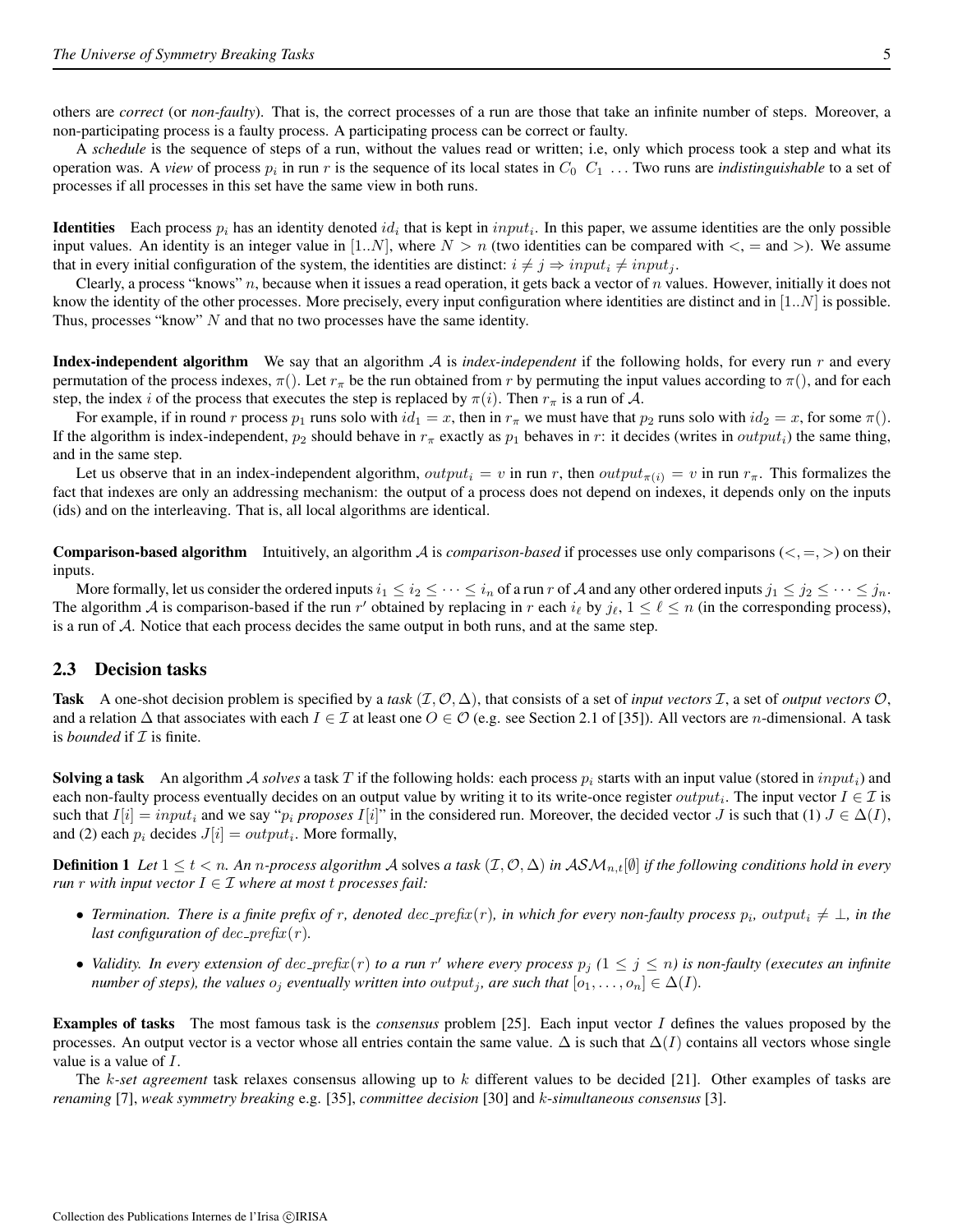The tasks considered in this paper As already mentioned, this paper considers only tasks where  $\mathcal I$  consists of all the vectors with distinct entries in the set of integers [1..N]. That is, the inputs are the identities. Thus our tasks are bounded. Moreover, we consider only algorithms that are index-independent and comparison-based.

When we consider the system model  $ASM_{n,t}[\emptyset]$  and an algorithm solving a task, for each input vector I, there is an initial configuration whose input values correspond to  $I$ . As mentioned before, two processes initially differ only in their identities.

# 3 The family of generalized symmetry breaking (GSB) tasks

## 3.1 Definition and basic properties

As already indicated, it is assumed that, in every run, processes start with distinct ids between 1 and  $N$  and at most  $t$  processes fail. Informally, a generalized symmetry breaking (GSB) task for n processes,  $\langle n, m, \vec{\ell}, \vec{u} \rangle$ -GSB,  $\vec{\ell} = [\ell_1, \ldots, \ell_m], \vec{u} = [\vec{u_1}, \ldots, \vec{u_m}],$  is defined by the following requirements. Let us emphasize that the parameters n, m,  $\vec{l}$  and  $\vec{u}$  of a GSB task are statically defined. This means that the GSB tasks are non-adaptive.

- Termination. Each correct process decides a value.
- Validity. A decided value belongs to  $[1..m]$ .
- Asymmetric agreement. Each value  $v \in [1..m]$  is decided by at least  $\ell_v$  and at most  $u_v$  processes.

When all lower bounds  $\ell_v$  are equal to some value  $\ell$ , and all upper bounds  $u_v$  are equal to some value u, the task is a *symmetric GSB*, and is denoted  $\langle n, m, \ell, u \rangle$ -GSB, with the corresponding requirement replaced by

• Symmetric agreement. Each value  $v \in [1..m]$  is decided by at least  $\ell$  and at most u processes.

To define formally a task, let  $\mathcal{I}_N$  be the set of all the *n*-dimensional vectors with distinct entries in  $1, \ldots N$ . Moreover, given a vector V, let  $\#_x(V)$  denote the number of entries in V that are equal to x.

**Definition 2 (GSB Task)** For m,  $\vec{\ell}$  and  $\vec{u}$ , the  $\langle n,m,\vec{\ell},\vec{u}\rangle$ -GSB task is the task  $(\mathcal{I}_N,\mathcal{O},\Delta)$ , where  $\mathcal O$  consists of all vectors  $O$  such that  $\forall v \in [1..m]: \ell_v \leq \#_v(O) \leq u_v$ , and for each  $I \in \mathcal{I}_N$ ,  $\Delta(I) = \mathcal{O}$ .

We say that the GSB task is *feasible* if  $O$  is not empty. The following lemma is easy to prove.

**Lemma 1** *A GSB task is feasible if and only if*  $\sum_{v=1}^{m} \ell_v \leq n \leq \sum_{v=1}^{m} u_v$ .

For the case of symmetric GSB tasks, the previous lemma can be re-stated as follows.

**Lemma 2** If  $\forall v \in [1..m] : \ell_v = \ell$  and  $\forall v \in [1..m] : u_v = u$ , then the GSB task is feasible if and only if  $m \times \ell \leq n \leq m \times u$ .

We fix for this paper  $N = 2n - 1$ . Thus, all the GSB tasks considered have the same set of input vectors,  $\mathcal{I}_{2n-1}$ , denoted henceforth simply as  $\mathcal I$ . The following lemma says that considering a set of identities of size larger than  $2n-1$  is useless. A similar result is known for renaming  $(e.g., [16])$ .

**Theorem 1** *Consider two*  $\langle n, m, \ell, \vec{u} \rangle$ -GSB tasks,  $(\mathcal{I}_N, \mathcal{O}, \Delta)$ ,  $N \ge 2n - 1$ , and  $(\mathcal{I}, \mathcal{O}, \Delta)$  *(whose only difference is in the set of input vectors). Then*  $(\mathcal{I}_N, \mathcal{O}, \Delta)$  *is wait-free solvable if and only if*  $(\mathcal{I}, \mathcal{O}, \Delta)$  *is wait-free solvable.* 

**Proof** If  $(\mathcal{I}_N, \mathcal{O}, \Delta)$  is wait-free solvable so is  $(\mathcal{I}, \mathcal{O}, \Delta)$ , because  $\mathcal{I}$  is a subset of  $\mathcal{I}_N$ .

Assume that there is a wait-free algorithm A that solves  $(\mathcal{I}, \mathcal{O}, \Delta)$ . To solve  $(\mathcal{I}_N, \mathcal{O}, \Delta)$ , processes get new intermediate identities using any index-independent  $(2n - 1)$ -renaming algorithm, such as the one in [11], running it with their initial identities from  $\mathcal{I}_N$ . The intermediate identities obtained belong to  $\mathcal{I}_{2n-1} = \mathcal{I}$ . The processes run A using these identities, to solve  $(\mathcal{I}, \mathcal{O}, \Delta)$ . The outputs produced by this algorithm belong to  $\mathcal{O}$ , and a solution to  $(\mathcal{I}_N, \mathcal{O}, \Delta)$  is obtained.  $\Box_{Theorem 1}$ 

Recall that an algorithm is comparison-based if processes use only comparison operations on their inputs. The following lemma generalizes another known (e.g., [16, 18]) property about renaming and weak symmetry breaking. It states that we can assume without loss of generality that a GSB algorithm is comparison-based. This is useful to prove impossibility results (e.g., [10, 17]).

**Theorem 2** *Consider an*  $\langle n, m, \vec{\ell}, \vec{u} \rangle$ -GSB task,  $T = (\mathcal{I}, \mathcal{O}, \Delta)$ *. There exists a wait-free algorithm for*  $T$  *if and only if there exist a comparison-based wait-free algorithm for* T*.*

**Proof** Assume there is a wait-free algorithm  $\mathcal A$  for  $T$ . To get a comparison-based wait-free algorithm for  $T$ , first processes obtain new, temporary identities invoking any comparison-based  $(2n - 1)$ -renaming algorithm, such as the one in [11], running it with their initial identities from *I*. The intermediate identities obtained belong again to  $\mathcal{I}_{2n-1} = \mathcal{I}$ . But now the processes use these identities to run A, and solve T, and the resulting algorithm is comparison-based. The other direction holds trivially.  $\Box$  Theorem 2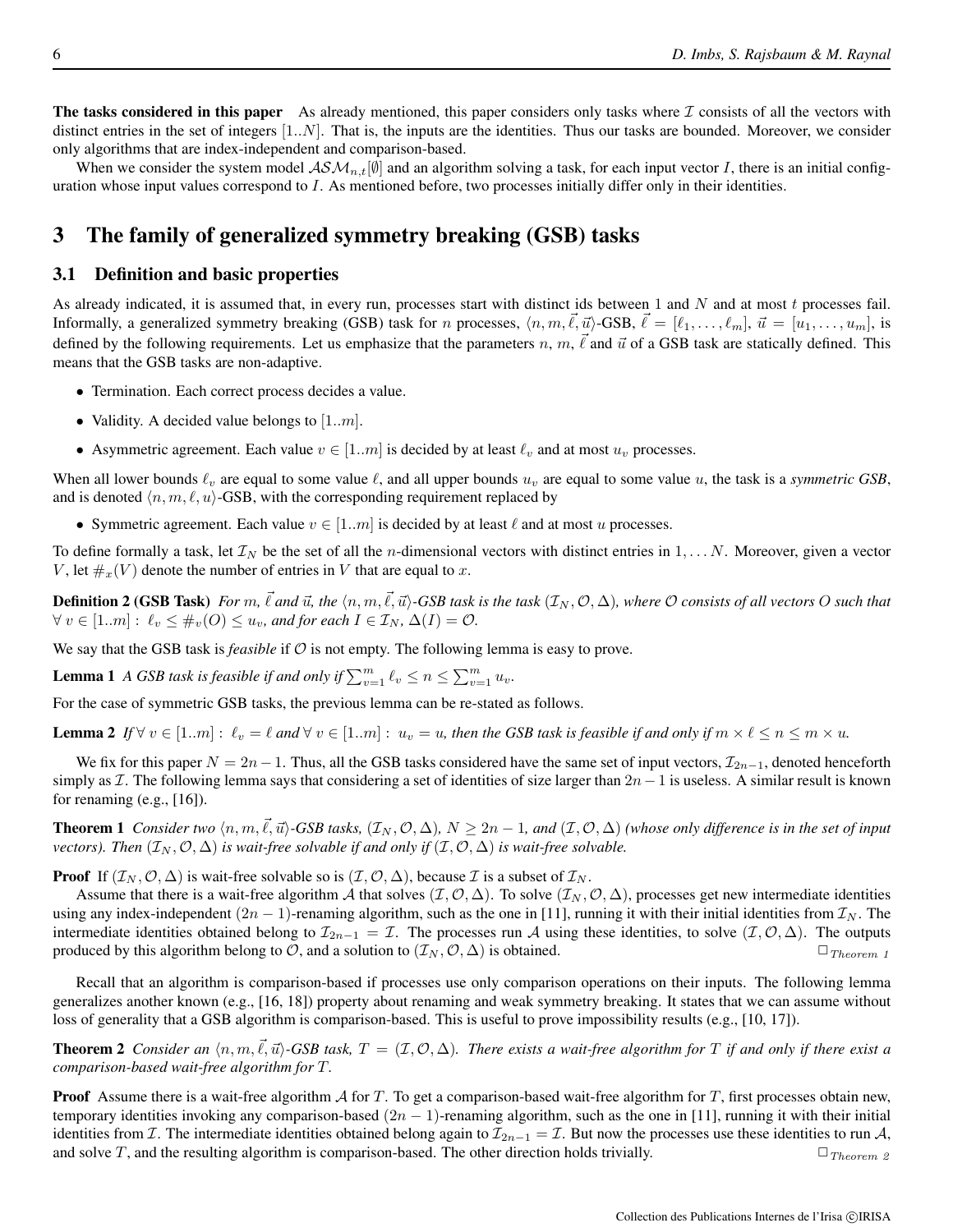#### 3.2 Instances of generalized symmetry breaking tasks

Let us remember that the parameters  $n, m, \vec{\ell}$  and  $\vec{u}$  that define a GSB task are statically defined.

Election We can define the *election* asymmetric GSB task, by requiring that exactly one process outputs 1 and exactly n−1 processes output 2.

While election is a GSB task with asymmetric agreement, in this paper, we consider mostly GSB tasks with symmetric agreement. This means that the m values are *equal* with respect to decision. If, in a correct run r, v is decided by x processes and w is decided by y processes, then the run  $r'$  in which v is decided y processes, w is decided x by processes and the other values are decided as in r, is a correct run. The following are examples of symmetric GSB tasks.

k-Weak symmetry breaking with  $k \le n/2$  (k-WSB) This is the  $\langle n, 2, k, n - k \rangle$ -GSB task which has a pretty simple formulation. A process has to decide one of two possible values, and each value is decided by at least k and at most  $(n - k)$  processes. Let us notice that 1-WSB is the well-known weak symmetry breaking (WSB) task.

m-Renaming In the m-renaming task the processes have to decide new distinct names in the set  $[1..m]$ . It is easy to see that mrenaming is nothing else than the  $\langle n, m, 0, 1 \rangle$ -GSB task.<sup>2</sup>

Perfect renaming The *perfect renaming* task is the renaming task instance whose size m of the new name space is "optimal" in the sense that there is no solution with  $m' < m$  whatever the system model. This means that  $m = n$ . It is easy to see that this is the  $\langle n, n, 1, 1 \rangle$ -GSB task.

k-Slot This is a new task, defined as follows. Each process has to decide a value in  $[1..k]$  and each value has to be decided at least once. This is the  $\langle n, k, 1, n \rangle$ -GSB task, or its synonym, the  $\langle n, k, 1, n - k + 1 \rangle$ -GSB task. As we can see the WSB task is nothing else than the 2-slot task.

We will study in Section 5 the difficulty of solving GSB tasks, and their relative power, and we will discuss the difficulty of each one of the previous GSB tasks. As we shall see, some GSB tasks are solved trivially (i.e., with no communication at all). As an example, this is the case of m-renaming,  $m = 2n - 1$ , namely the  $\langle n, 2n - 1, 0, 1 \rangle$ -GSB task (as processes have identities between 1 and  $2n - 1$ , a process can directly decide its own identity). In contrast, some GSB tasks are not wait-free solvable, such as perfect renaming. In fact, we shall see that perfect renaming is universal among GSB tasks.

Tasks that are not GSB tasks *Colorless* tasks are decision tasks that do not care about which process has which input and which process has which output. More precisely, constrained by the relation ∆, they are such that any input legal for one process is legal for the others, and the same is true for their outputs. Consensus and  $k$ -set agreement are the most popular colorless tasks. Colorless tasks have been well studied (e.g., [12, 34, 35]). It is easy to see that colorless tasks are not GSB tasks. For example, in a colorless task, if an input vector containing some value  $v$  belongs to the task, then the input vector that has all entries equal to  $v$  also belongs to the task, while in a GSB task an input vector never has two entries equal to the same value.

## 4 The structure of symmetric GSB tasks

This section studies the combinatorial structure of symmetric GSB tasks, to analyze the following two issues: synonyms and containment of output vectors. Complexity issues are addressed in Section 5.

Notice that  $G_1 = \langle n, m, \vec{\ell}_1, \vec{u}_1 \rangle$ -GSB and  $G_2 = \langle n, m, \vec{\ell}_2, \vec{u}_2 \rangle$ -GSB may actually be the same task T (i.e., both have the same set of output vectors). In this case we write  $G_1 \equiv G_2$ , and say that  $G_1$  and  $G_2$  are *synonyms*. For example,  $\langle n, 2, 1, n - 1 \rangle$ -GSB,  $\langle n, 2, 0, n - 1 \rangle$ -GSB, and  $\langle n, 2, 1, n \rangle$ -GSB are synonyms.

Also, if the set  $S(T_1)$  of the outputs vectors of a GSB task  $T_1$  is contained in the set  $S(T_2)$  of the outputs vectors of a GSB task  $T_2$ , then clearly  $T_2$  cannot be more difficult to solve than  $T_1$ . As  $S(T_1) \subset S(T_2)$ , any algorithm solving  $T_1$  also solves  $T_2$ . In this case, we write  $T_1 \subset T_2$ .

<sup>&</sup>lt;sup>2</sup>If m depends on the number of participating processes, the problem is called *adaptive* m-renaming task which is not a GSB task.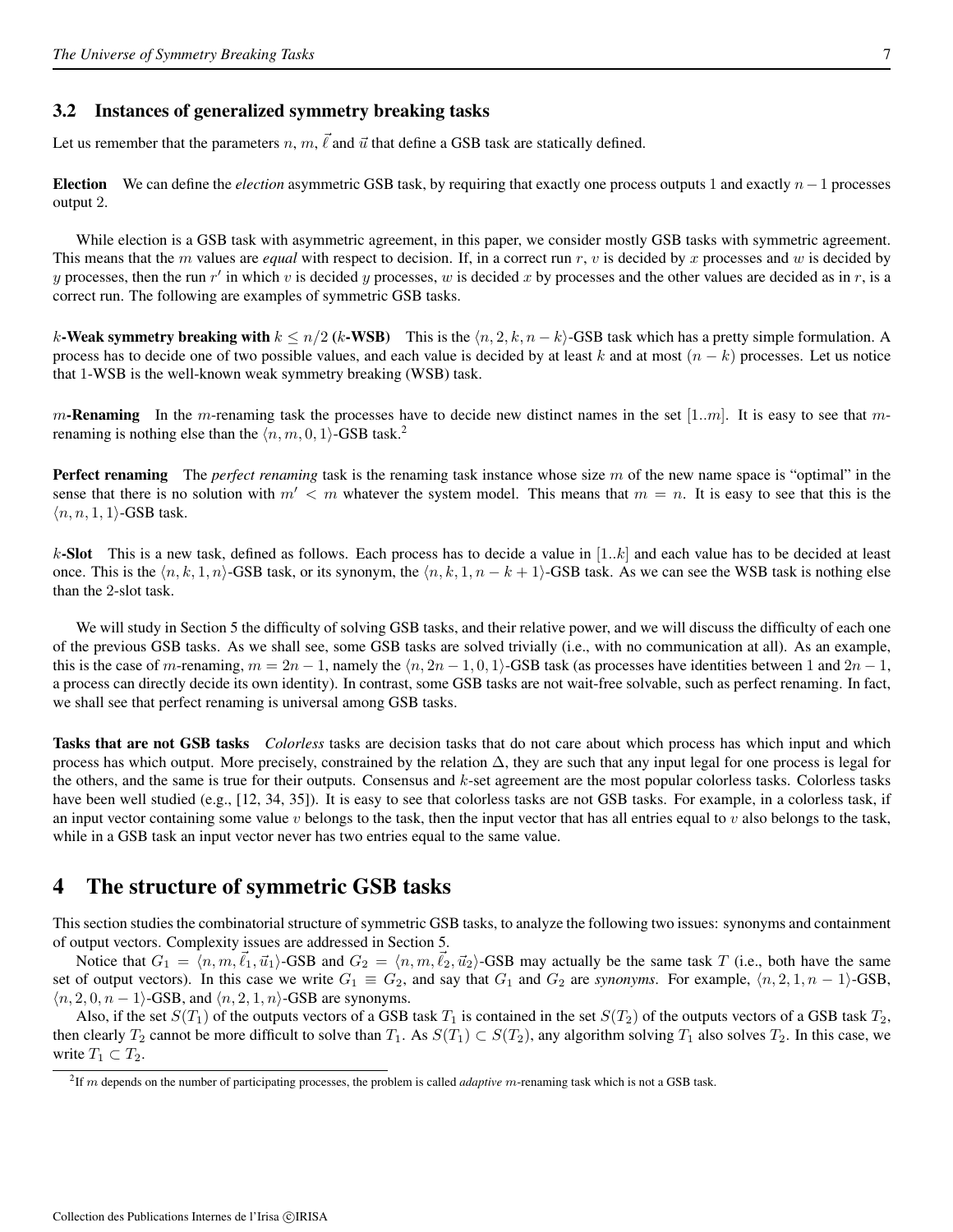#### 4.1 Counting vectors and kernel vectors associated with a task

Let T be an  $\langle n, m, \ell, u \rangle$ -GSB task defined by the set of output vectors  $S(T)$ . We associate with T a set of vectors (called *counting vectors* and *kernel vectors*) defined as follows.

**Definition 3** Let  $O \in S(T)$ *. The* counting vector V associated with O is the m-dimensional vector such that  $\forall v \in [1..m]$ *:* V[v] =  $\#_{v}(O)$ . Let  $C(T)$  be the set of counting vectors associated with T.

It follows from the fact that we consider symmetric agreement, that the counting vectors containing the very same values (e.g.,  $[a, b, c], [b, c, a]$  and  $[c, a, b]$  when considering  $m = 3$ ) can be represented by a single counting vector  $K[1..m]$ , namely, the single vector whose each entry is greater or equal to the next one (e.g., the counting vector  $[b, c, a]$  if  $b \ge c \ge a$ ). Such a vector represents all the output vectors of  $S(T)$  in which the most frequent value appears  $K[1]$  times, the second most frequent value appears  $K[2]$  times, etc.

Definition 4 *Let us partition* C(T) *into sets* X *of counting vectors such that each set* X *contains all the counting vectors that are permutation of each other.*

- *The* kernel vector of X is its counting vector K such that  $K[1] \ge K[2] \ge \cdots \ge K[m]$ .
- *The* kernel set *of* T *is the set of all its kernel vectors.*
- *The* balanced kernel vector *of* T *is its kernel vector such that*  $\left[\frac{n}{m}, \cdots, \frac{n}{m}\right]$  *if* n *is a multiple of* m, and  $K = \left[\left\lceil \frac{n}{m} \right\rceil, \cdots, \left\lfloor \frac{n}{m} \right\rfloor\right]$  (with *the first* n mod m *entries equal to*  $\lceil \frac{n}{m} \rceil$  *if* n *is not a multiple of* m.

The next lemma follows directly from the definition of *kernel vector* and *kernel set*.

Lemma 3 *Given a task* T*, its kernel set is totally ordered by the (usual) lexicographical ordering.*

Summarizing,

- The set of  $\langle n, -, -, -\rangle$  GSB tasks is partially ordered (according to the inclusion relation on kernel sets defining tasks),
- If  $T_1 \subset T_2$ , any vector (solution) of T1 is a vector (solution) of T2 from which we conclude that any algorithm that solves T1 solves also T2.

**Examples** All the  $\langle n, m, \ell, u \rangle$ -GSB tasks that are feasible with  $n = 6, m = 3$  and  $u \le n = 6$  are described in Table 1. Hence, the 6 processes can decide up to 3 different values. The kernel vectors of each of these tasks is indicated, and these kernel vectors are listed according to their lexicographical order, from left to right.

As an example, the kernel vector  $[4, 2, 0]$  represents all the output vectors in which the most frequent value (that is 1, 2 or 3) appears 4 times, the second most frequent value appears twice and the third possible value does not appear. As another example, the kernel set of the  $(6, 3, 0, 4)$ -GSB task is made up of five kernel vectors, namely,  $\{[4, 2, 0], [4, 1, 1], [3, 3, 0], [3, 2, 1], [2, 2, 2]\}$ . Let us finally observe that the balanced kernel vector [2, 2, 2] belongs to all tasks. Moreover, the GSB tasks  $(6, 3, 2, 5)$ ,  $(6, 3, 2, 4)$ ,  $(6, 3, 2, 3)$ ,  $(6, 3, 0, 2)$ ,  $(6, 3, 1, 2)$  and  $(6, 3, 2, 2)$  are synonyms. Also, the GSB tasks  $(6, 3, 1, 6)$ ,  $(6, 3, 1, 5)$  and  $(6, 3, 1, 4)$  are synonyms. Differently, while some tasks are "included" in other tasks (e.g., the kernel vectors associated with any task are included in the kernel set of the  $\langle 6, 3, 0, 6 \rangle$ -GSB task, there are tasks that are not included one in the other (e.g., the  $(6, 3, 1, 4)$ -GSB and  $(6, 3, 0, 3)$ -GSB tasks).

Remark It is important to notice that, while a set of kernel vectors can be associated with a task, any set of kernel vectors does not define a task. As an example, a simple look at Table 1 shows that the set of kernel vectors  $\{[5, 1, 0], [4, 2, 1]\}$  does not define a task.

## 4.2 The classes of  $\ell$ -anchored, u-anchored and  $(\ell, u)$ -anchored tasks

This section presents subclasses of GSB tasks that provide us with a better insight on their family structure. More precisely, when we look at the tasks described in Table 1, we see that several GSB tasks are actually synonyms. Hence, it is important to have a single representative for all the GSB tasks that define the same task. This is captured by the notions of  $\ell$ -anchored  $u$ -anchored tasks.

**Definition 5 (Anchoring)** Let G be an  $\langle n, m, \ell, u \rangle$ -GSB task, G' be the  $\langle n, m, \ell, \min(n, u+1) \rangle$ -GSB task and G" be the  $\langle n, m, \max(0, \ell-1) \rangle$ 1),  $u$ *)*-GSB task. G is  $\ell$ -anchored *if* G and G' are synonyms. G is u-anchored *if* G and G'' are synonyms. G is  $(\ell, u)$ -anchored *if it is both* `*-anchored and* u*-anchored.*

Hence, if G is  $\ell$ -anchored, increasing the upper bound u does not modify the task and, if G is u-anchored, decreasing the lower bound  $\ell$ does not modify the task. Finally, (as we will see) an  $(\ell, u)$ -anchored  $\langle n, m, \ell, u \rangle$ -GSB task is the hardest of the family of  $\langle n, m, -, - \rangle$ GSB tasks.

As an example let us consider the family of  $\langle 20, 4, -, - \rangle$ -GSB tasks. The reader can easily check that  $\langle 20, 4, 4, 8 \rangle$  is an  $\ell$ -anchored task,  $\langle 20, 4, 2, 6 \rangle$  is a u-anchored task,  $\langle 20, 4, 5, 5 \rangle$  is an  $(\ell, u)$ -anchored task while  $\langle 20, 4, 4, 6 \rangle$  is neither an  $\ell$  nor a u-anchored task.

It is easy to see that all  $\langle n, m, \ell, n \rangle$  (resp.,  $\langle n, m, 0, u \rangle$ ) GSB tasks are  $\ell$ -anchored (resp., u-anchored). These tasks are said to be *trivially* anchored.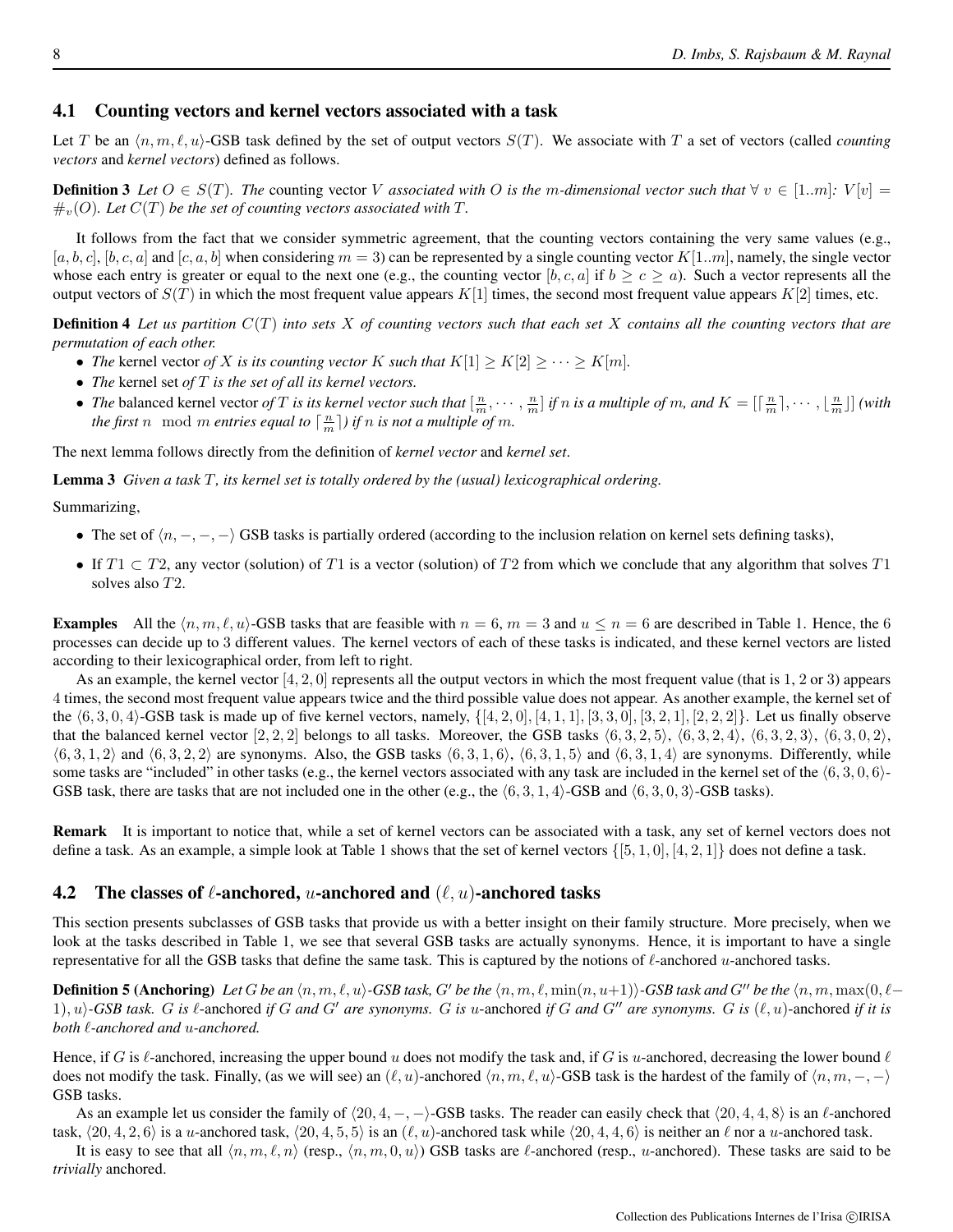| kernel vector $\rightarrow$ | canonical | [6, 0, 0]   | [5, 1, 0]    | [4, 2, 0]   | [4, 1, 1]    | [3, 3, 0] | [3, 2, 1]    | [2, 2, 2]    |
|-----------------------------|-----------|-------------|--------------|-------------|--------------|-----------|--------------|--------------|
| task $\downarrow$           | 4-uple    |             |              |             |              |           |              |              |
| $\langle 6,3,0,6 \rangle$   | yes       | $\mathbf x$ | $\mathbf{X}$ | $\mathbf x$ | $\mathbf{X}$ | X         | $\mathbf X$  | $\mathbf X$  |
| $\langle 6,3,1,6 \rangle$   |           |             |              |             | $\mathbf{x}$ |           | $\mathbf{x}$ | $\mathbf{x}$ |
| $\langle 6,3,0,5 \rangle$   | yes       |             | X            | X           | $\mathbf{x}$ | X         | X            | X            |
| $\langle 6,3,1,5 \rangle$   |           |             |              |             | $\mathbf{x}$ |           | $\mathbf X$  | $\mathbf X$  |
| $\langle 6,3,2,5\rangle$    |           |             |              |             |              |           |              | $\mathbf X$  |
| $\langle 6,3,0,4\rangle$    | yes       |             |              | X           | X            | X         | X            | $\mathbf X$  |
| $\langle 6,3,1,4\rangle$    | yes       |             |              |             | $\mathbf{X}$ |           | $\mathbf{X}$ | $\mathbf{X}$ |
| $\langle 6,3,2,4\rangle$    |           |             |              |             |              |           |              | $\mathbf{x}$ |
| $\langle 6,3,0,3 \rangle$   | yes       |             |              |             |              | X         | $\mathbf{X}$ | $\mathbf{X}$ |
| $\langle 6,3,1,3 \rangle$   | yes       |             |              |             |              |           | $\mathbf X$  | $\mathbf{x}$ |
| $\langle 6,3,2,3 \rangle$   |           |             |              |             |              |           |              | $\mathbf X$  |
| $\langle 6,3,0,2 \rangle$   |           |             |              |             |              |           |              | $\mathbf{X}$ |
| $\langle 6,3,1,2 \rangle$   |           |             |              |             |              |           |              | $\mathbf X$  |
| $\langle 6,3,2,2\rangle$    | yes       |             |              |             |              |           |              | $\mathbf X$  |

Table 1: Kernels of  $\langle n, m, \ell, u \rangle$ -GSB tasks (with  $n = 6$  and  $m = 3$ )

**Canonical representative of a GSB task** Given an  $\langle n, m, \ell, u \rangle$ -GSB  $\ell$ -anchored task, its *canonical representative* is the  $\langle n, m, \ell, u' \rangle$ -GSB task such that the  $\langle n, m, \ell, u' - 1 \rangle$ -GSB task is not  $\ell$ -anchored. A similar definition applies for an u-anchored task. A task that is neither only  $\ell$ -anchored nor only u-anchored, or that is  $(\ell, u)$ -anchored, is its own representative.

As an example, let us look at Table 1. The  $(6, 3, 2, 2)$ -GSB task, that is  $(\ell, u)$ -anchored task, is the representative for four tasks associated with the single kernel vector [2, 2, 2]. The  $\langle 6, 3, 1, 4 \rangle$ -GSB task, that is  $\ell$ -anchored, is the representative for three tasks associated with the kernel set  $\{[4, 1, 1], [4, 1, 1], [2, 2, 2]\}$ . Finally, the  $\langle 6, 3, 1, 3 \rangle$ -GSB task, that is not anchored, is its own representative: it is the only task associated with the kernel set  $\{[3, 2, 1], [2, 2, 2]\}.$ 

When considering Table 1 there are 7 canonical representative tasks. These canonical tasks are represented in Figure 1 where " $A \rightarrow B$ " means "A strictly includes B". Let us notice that the representative  $(6, 3, 1, 3)$ -GSB task is not anchored.

$$
\langle 6, 3, 0, 6 \rangle \longrightarrow \langle 6, 3, 0, 5 \rangle \longrightarrow \langle 6, 3, 0, 4 \rangle
$$
\n
$$
\langle 6, 3, 1, 4 \rangle \ell\text{-anchored}
$$
\n
$$
\langle 6, 3, 1, 3 \rangle \longrightarrow \langle 6, 3, 2, 2 \rangle
$$
\nthese three tasks are trivially *u*-anchored\n
$$
\langle 6, 3, 0, 3 \rangle \text{ trivially } u\text{-anchored}
$$
\n
$$
\langle \ell, u \rangle\text{-anchored}
$$

Figure 1: Canonical  $\langle n, m, -, -\rangle$  GSB tasks are partially ordered

#### 4.3 A characterization of  $\ell$ -anchored and u-anchored GSB tasks

Let us remember that a task is *feasible* if its set of output vectors  $O$  is not empty.

**Theorem 3** Let T be the feasible  $\langle n, m, \ell, u \rangle$ -GSB task. T is  $\ell$ -anchored if and only if  $u \geq n - \ell(m - 1)$ .

**Proof** Let us first suppose that  $n - \ell(m - 1) > u \geq \ell$ . As  $n - \ell(m - 1) \geq u + 1$ , there is a vector (with m entries) whose first entry is equal to  $u + 1$  that is a kernel vector of the  $\langle n, m, \ell, u + 1 \rangle$  GSB task. But, as  $u + 1 > u$ , this vector cannot be a kernel vector of the  $\langle n, m, \ell, u \rangle$  GSB task. It follows that the  $\langle n, m, \ell, u \rangle$  GSB task cannot be  $\ell$ -anchored.

Let us now suppose that  $u \ge n - \ell(m - 1) \ge \ell$  and consider the counting vector  $[n - \ell(m - 1), \ell, \ldots, \ell]$  (with m entries). The sum of all its entries is n. Because the occurrence number  $n - \ell(m - 1)$  is the only value higher than  $\ell$ , it is the highest value that can appear in a kernel vector of both the  $\langle n, m, \ell, u \rangle$  task and the  $\langle n, m, \ell, u + 1 \rangle$  for all  $u \ge n - \ell(m - 1)$ . It follows that the  $\langle n, m, \ell, u \rangle$ and  $\langle n, m, \ell, u + 1 \rangle$  GSB tasks are the same GSB task from which we conclude that  $\langle n, m, \ell, u \rangle$  is  $\ell$ -anchored.  $\Box_{Theorem 3}$ 

**Theorem 4** *Let* T *be a feasible*  $\langle n, m, \ell, u \rangle$ -GSB task. T *is* u-anchored if and only if  $\ell \leq n - u(m - 1)$ .

**Proof** The reasoning is similar to the one of Theorem 3.  $\Box$  Theorem 4.

The next corollary follows from the previous theorems.

**Corollary 1** Let  $\ell \leq \frac{n}{m} \leq u$ . The  $\langle n, m, \ell, \max(\ell, n-\ell(m-1)) \rangle$ -GSB task is  $\ell$ -anchored, while the  $\langle n, m, \max(0, n-u(m-1)), u \rangle$ -*GSB task is* u*-anchored.*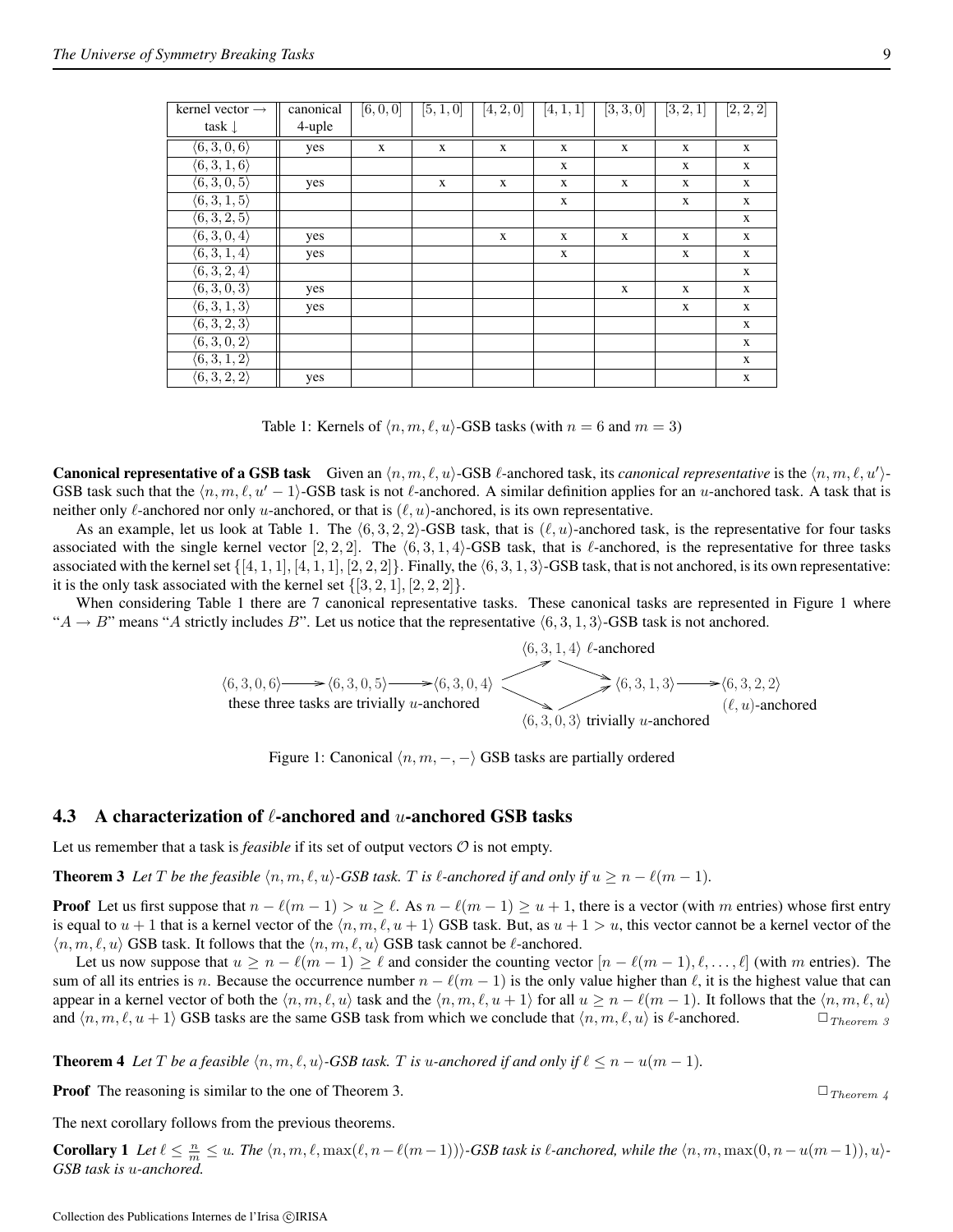#### 4.4 The structural results

**Lemma 4** Let T be any  $\langle n, m, \ell, u \rangle$ -GSB task. Let  $u' \geq u$  and T' be the  $\langle n, m, \ell, u' \rangle$ -GSB task. We have  $S(T) \subseteq S(T')$ .

**Proof** The only difference between  $T$  and  $T'$  is the upper bound on the number of processes that can decide the same value. If at most u processes decide each value, then necessarily less than u' processes decide each value, and thus each output vector of the  $\langle n, m, \ell, u \rangle$ GSB task T is also an output vector of the  $\langle n, m, \ell, u' \rangle$  task T' and consequently e  $S(T) \subseteq S(T')$  $\square_{Lemma\ \& }$ 

**Lemma 5** Let T be any  $\langle n, m, \ell, u \rangle$ -GSB task. Let  $\ell' \leq \ell$  and T' be the  $\langle n, m, \ell', u \rangle$ -GSB task. We have  $S(T) \subseteq S(T')$ .

**Proof** The reasoning is similar to the one of Lemma 4.

The next theorem characterizes the hardest task of the sub-family of  $\langle n, m, -, - \rangle$ -GSB tasks. Let us remember that  $T_1$  is harder than  $T_2$  if  $S(T_1) \subset S(T_2)$ .

**Theorem 5** *The*  $\langle n, m, \lfloor \frac{n}{m} \rfloor, \lceil \frac{n}{m} \rceil \rangle$ -GSB task T is the hardest task of the family of feasible  $\langle n, m, -, - \rangle$ -GSB tasks.

**Proof** As we consider only feasible tasks, we have  $\ell \leq \frac{n}{m} \leq u$ . The proof follows then directly from Lemma 4 and Lemma 5.  $\Box$  Theorem 5

Let us observe that, given n and m, the  $\langle n, m, \lfloor \frac{n}{m} \rfloor, \lceil \frac{n}{m} \rceil \rangle$ -GSB task is not necessarily an anchored task. As an example, the  $\langle 10, 4, 2, 3 \rangle$ -GSB task is neither  $\ell$ -anchored nor u-anchored while the  $\langle 10, 5, 2, 2 \rangle$ -GSB task is  $(\ell, u)$ -anchored.

**Theorem 6** Let T be a feasible  $\langle n, m, \ell, u \rangle$ -GSB task, T1 be the  $\langle n, m, \ell', u \rangle$ -GSB task where  $\ell' = n - u(m - 1)$  and T2 be the  $\langle n, m, \ell, u' \rangle$ -GSB task where  $u' = n - \ell(m - 1)$ . We have the following: (i)  $(\ell' \geq \ell) \Rightarrow S(T1) \subseteq S(T)$  and (ii)  $(u' \leq u) \Rightarrow S(T2) \subseteq S(T)$  $S(T)$ .

**Proof** We prove the theorem for case (i). (The proof for case (ii) is similar.) Let us first show that the  $\langle n, m, \ell', u \rangle$ -GSB task is feasible, i.e.,  $\ell' \leq \frac{n}{m} \leq u$ . Let us first observe that, as the  $\langle n, m, \ell, u \rangle$ -GSB task is feasible, by assumption we have  $\frac{n}{m} \leq u$ . Hence we have only to show that  $\ell' \leq \frac{n}{m}$  which is obtained from the following (remember that  $m > 1$ ):

$$
n/m \le u \qquad \Leftrightarrow n \le u \cdot m
$$
  
\n
$$
\Leftrightarrow n(m-1) \le u \cdot m(m-1) \qquad \Leftrightarrow n \cdot m - u \cdot m^2 + u \cdot m \le n
$$
  
\n
$$
\Leftrightarrow \ell' = n - u \cdot m + u \le n/m.
$$

As  $\ell' = n - u(m - 1) \leq \frac{n}{m} \leq u$ , the size m vector  $[u, \ldots, u, \ell']$  is a kernel vector of the feasible  $\langle n, m, \ell', u \rangle$  GSB task. As  $\ell' \geq \ell$ , this vector is also a kernel vector of  $\langle n, m, \ell, u \rangle$  GSB task, which concludes the proof for case (i).  $\Box$  Theorem 6

The theorem that follows identifies the canonical representative of any feasible  $\langle n, m, \ell, u \rangle$ -GSB task.

**Theorem 7** Let T be a feasible  $\langle n, m, \ell, u \rangle$ -GSB task and  $f()$  be the function  $f(\ell, u) = (\ell', u')$  where  $\ell' = \max(\ell, n - u(m - 1))$  and  $u' = min(u, n - \ell(m-1))$ . The canonical representative of T is the  $\langle n, m, \ell_{fp}, u_{fp} \rangle$ -GSB task  $T_{fp}$  where the pair  $(\ell_{fp}, u_{fp})$  is the fixed *point of*  $f(\ell, u)$ *.* 

**Proof** Let us first observe that, using the same reasoning as in Theorem 6, we have  $\ell' \leq \frac{n}{m} \leq u'$ , from which follows that  $T_{fp}$  is feasible (Lemma 2). Moreover, due to the definition of  $\ell'$  and  $u'$ , we also have  $0 \leq \ell \leq \ell' \leq \frac{n}{m} \leq u' \leq u \leq n$ . We consider four cases.

- Case  $\ell \ge n u(m-1)$  and  $u \le n \ell(m-1)$ . We have then trivially  $\ell' = \ell$  and  $u' = u$ , from which we conclude that  $S(T)$  and  $S(T_{fp})$  have the same kernel vectors.
- Case  $\ell' = n u(m 1) > \ell$  and  $u' = u$ . Let us consider the kernel vector of T that has as many entries as possible equal to  $u = u'$ . This means that this vector has  $m - 1$  entries equal to  $u = u'$ , and its last entry is equal to  $n - u'(m - 1)$ , i.e., equal to  $\ell'$ . It follows that  $S(T)$  has no kernel vector with an entry equal to  $\ell'' < \ell'$ . We conclude from that observation that the kernel vectors of T are also kernel vectors of  $T_{fp}$ , i.e.,  $S(T) = S(T_{fp})$ .
- Case  $\ell' = \ell$  and  $u' = n \ell(m 1) < u$ . This case is similar to the previous one. Let us consider the kernel vector of T that has as many entries as possible equal to  $\ell = \ell'$ . This means that this vector has  $m - 1$  entries equal to  $\ell = \ell'$ , and its last entry is equal to  $n - \ell'(m - 1)$ , i.e., equal to u'. It follows that  $S(T)$  has no kernel vector with an entry equal to  $u'' > u'$ . Hence, the kernel vectors of T are also kernel vectors of  $T_{fp}$ , i.e.,  $S(T) = S(T_{fp})$ .

$$
\square_{Lemma \;5}
$$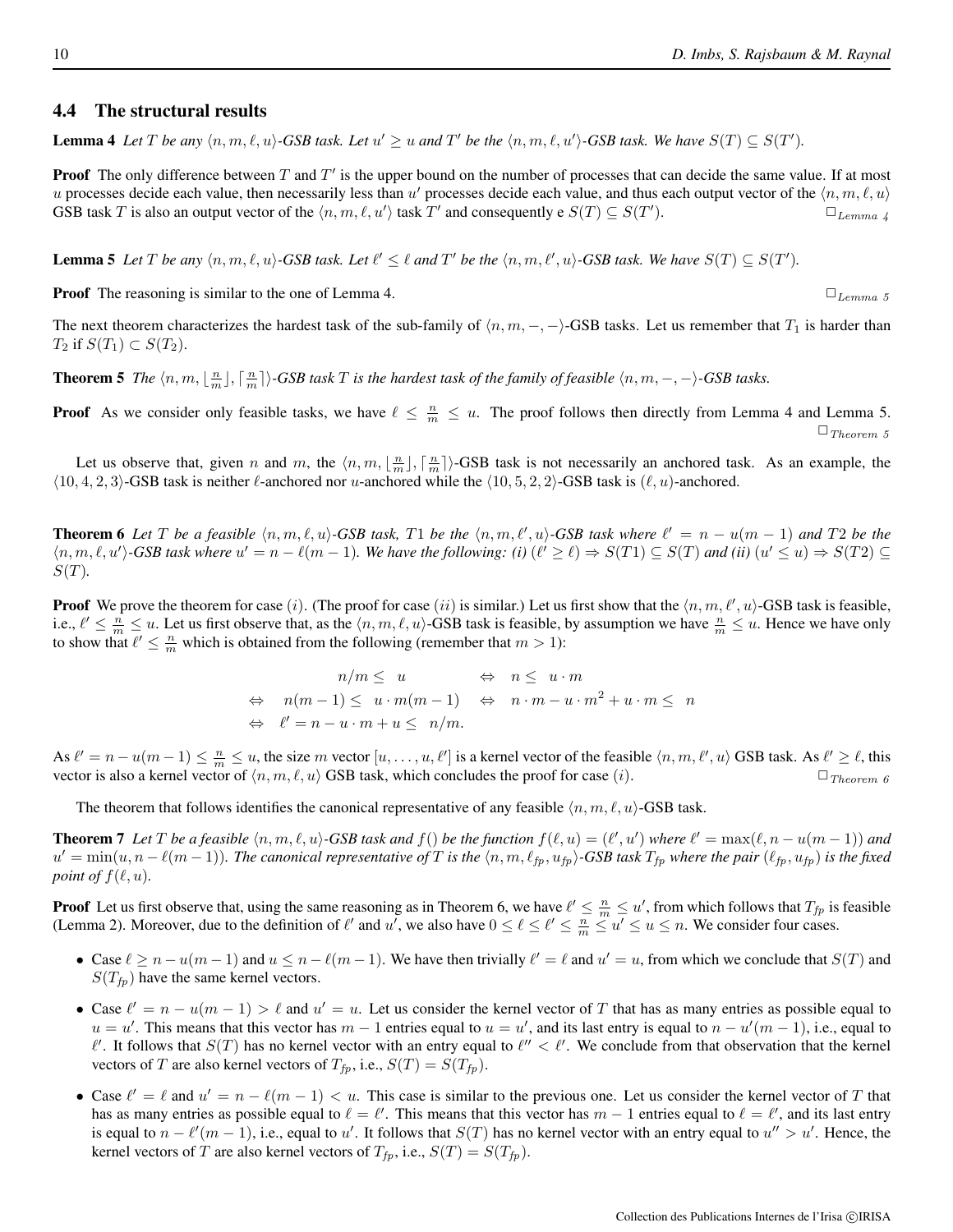• Case  $\ell' = n - u(m-1) > \ell$  and  $u' = n - \ell(m-1) < u$ . This case is a simple combination of both previous cases (one addresses the kernel vectors of  $T$  with the greatest possible entries, and the other addresses the kernel vectors of  $T$  with the smallest possible entries).

According to Theorems 3 and 4, neither the  $\langle n, m, \ell'', u \rangle$ -GSB task with  $\ell'' > \ell'$  nor the  $\langle n, m, \ell, u'' \rangle$ -GSB task with  $u'' < u'$  are synonyms of T, which concludes the proof of the Theorem.  $\Box$  Theorem 7

# 5 Complexity and computability

Recall that for an  $\langle n, m, \vec{\ell}, \vec{u} \rangle$ -GSB task  $T = (\mathcal{I}, \mathcal{O}, \Delta)$ , we have that  $\Delta(I) = \Delta(I') = \mathcal{O}$ , for any two input vectors  $I, I'$ . Thus, at first sight, it could seem that a trivial solution for T could be to simply pick a predefined output vector  $O \in \mathcal{O}$ , and always decide it without any communication, whatever the input vector. This is not the case, in fact, there are GSB tasks that are not wait-free solvable (with *any* amount of communication).

This section investigates the difficulty of solving GSB tasks. In particular, it considers wait-free solvable GSB tasks, i.e., for which there exists an algorithm in the model  $\mathcal{ASM}_{n,n-1}[\emptyset]$ . The following definition is used to study their relative power.

**Definition 6** *A task* T1 *is* stronger than *a task* T2 *(denoted*  $T1$  ≻ T2*) if there is an algorithm that solves* T2 *in*  $\mathcal{ASM}_{n,n-1}[T1]$  $(ASM_{n,n-1}$ [∅] *enriched with an object solving* T1).

As we shall see, the universe of GSB tasks includes trivial tasks that can be solved without accessing the shared memory, and universal tasks, that can be used to solve any other GSB task. And in between, there are wait-free solvable tasks, as well as non-waitfree solvable tasks.

## 5.1 Hardest GSB tasks: Universality of the  $\langle n, n, 1, 1 \rangle$ -GSB task

When considering the GSB family of tasks, an interesting question is the following: is there a universal GSB task? In other words, is there a GSB task that allows other GSB task on  $n$  processes to be solved? The answer is "yes". We show in the following that the perfect renaming  $\langle n, n, 1, 1 \rangle$ -GSB task allows any task of the family to be solved. Hence, perfect renaming is *universal* for the family of  $\langle n, -, -, - \rangle$ -GSB tasks.

As we will see with Corollary 5, the  $\langle n, n, 1, 1 \rangle$ -GSB task (perfect renaming) is not a wait-free solvable task.

## **Theorem 8** *Any*  $\langle n, m, \vec{\ell}, \vec{u} \rangle$ -GSB task can be solved from any solution to the  $\langle n, n, 1, 1 \rangle$ -GSB task.

**Proof** Let us first observe that the  $\langle n, n, 1, 1 \rangle$ -GSB task has a single kernel vector, namely,  $[1, \ldots, 1]$ . Given an algorithm solving that task, let  $dec_i$  be the output at process  $p_i$ .

To solve the symmetric  $\langle n, m, \ell, u \rangle$ -GSB task, the processes execute an algorithm solving the  $\langle n, n, 1, 1 \rangle$ -GSB task, and a process  $p_i$  considers  $output_i = ((dec_i - 1) \mod m) + 1$  as its output. The corresponding kernel vector for m output values is then  $\left[\left[\frac{m}{n}\right], \ldots, \left[\frac{m}{n}\right], \left[\frac{m}{n}\right], \ldots, \left[\frac{m}{n}\right]\right]$ . By the feasibility assumption, we have  $\ell \leq \frac{m}{n} \leq u$ . As  $\ell$  and u are integers, we have  $\ell \leq \lfloor \frac{m}{n} \rfloor \leq \lceil \frac{m}{n} \rceil \leq u$ . The vector  $\lceil \lceil \frac{m}{n} \rceil, \ldots, \lceil \frac{m}{n} \rceil, \lfloor \frac{m}{n} \rfloor, \ldots, \lfloor \frac{m}{n} \rfloor \rceil$  is consequently a kernel vector of the  $\langle n, m, \ell, u \rangle$ -GSB task.

To solve the asymmetric  $\langle n, m, \vec{\ell}, \vec{u} \rangle$ -GSB task, we first consider the set of output vectors O. We then order these vectors in the same, deterministic way, and pick the first one. Let V be this vector of the  $\langle n, m, \vec{\ell}, \vec{u} \rangle$ -GSB task. We use then the same vector V for all processes. Let  $dec_i$  be the value obtained by process  $p_i$  in the  $\langle n, n, 1, 1 \rangle$ -GSB task. A process  $p_i$  then considers  $V[dec_i]$  entry as its output *output<sub>i</sub>* with respect to the  $\langle n, m, \ell, \vec{u} \rangle$ -GSB simulated task. Because the  $\langle n, n, 1, 1 \rangle$ -GSB task has a single kernel vector  $[1, \ldots, 1]$ , it follows that each entry of V is chosen by only a single process. This satisfies the specification of the  $\langle n, m, \vec{\ell}, \vec{u} \rangle$ -GSB task, which concludes the proof of the theorem. ✷Theorem 8

## 5.2 Easiest GSB tasks: Solvability of GSB tasks with no communication

This section identifies the easiest of all the GSB tasks, namely those that are solvable with no communication at all. It is easy to see that any feasible GSB task where  $m = 1$  is solvable without any communication (a single value can be decided). The next theorem characterizes the communication-free GSB tasks when  $m > 1$ .

**Theorem 9** *Consider an*  $\langle n, m, \ell, u \rangle$ -GSB task T where  $m > 1$ . Then, T is solvable with no communication if and only if  $(\ell =$ 0)  $\wedge$  ( $\lceil \frac{2n-1}{m} \rceil \leq u$ ).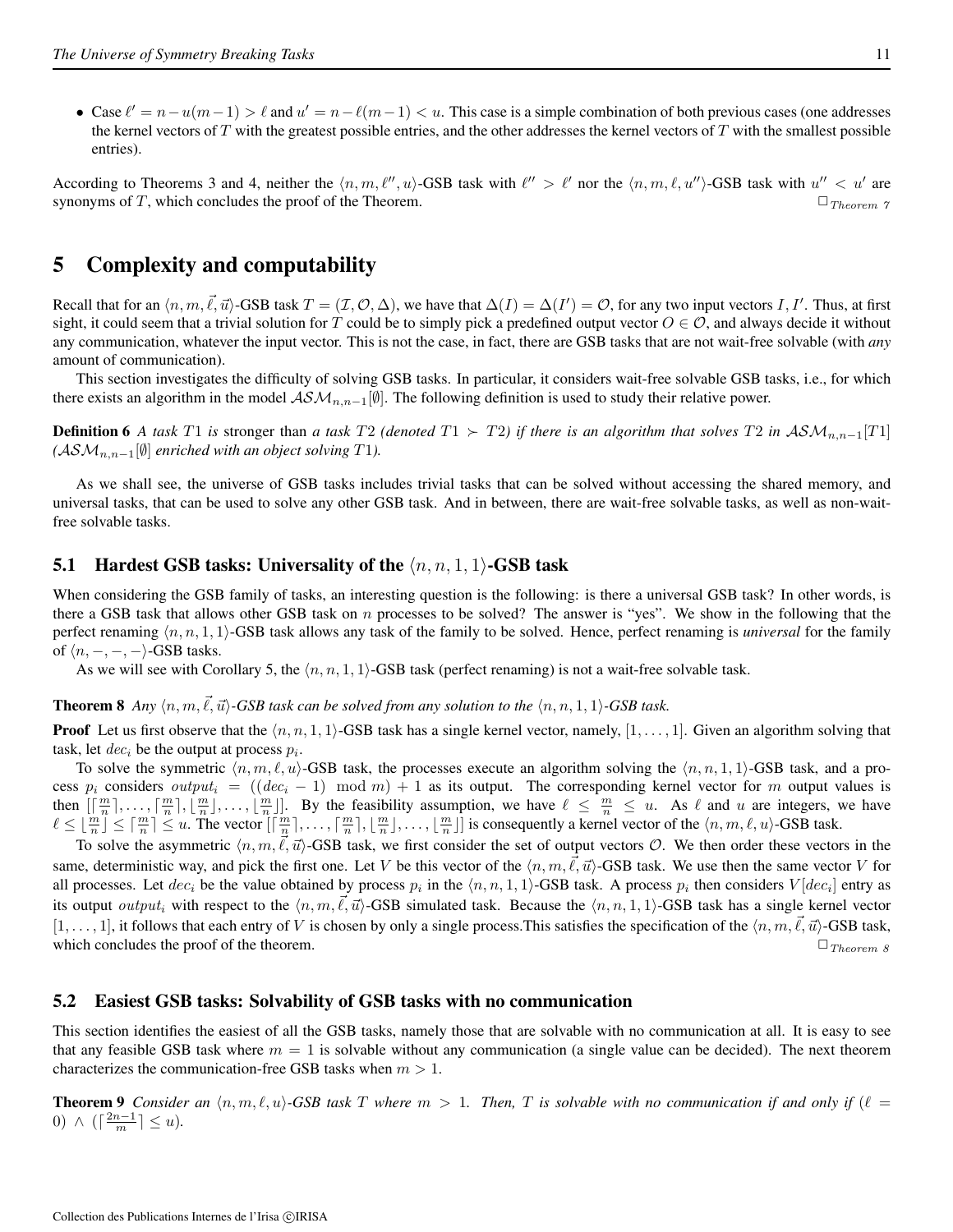**Proof** Let us first assume  $\ell = 0$  and  $u = \lceil \frac{2n-1}{m} \rceil$  (increasing u makes the problem even easier). Recall that the identities of the processes are taken from 1..2n − 1. Let us deterministically partition the  $2n-1$  identities into m groups,  $G_1, \ldots, G_m$ , so that no group has more than  $\lceil \frac{2n-1}{m} \rceil$  elements and no group has less than  $\lfloor \frac{2n-1}{m} \rfloor$  elements. Let  $\delta$  be the deterministic function that maps identities in group  $G_i$  to i(the partitioning and  $\delta$  are known by every process). To solve T with no communication, each process  $p_i$  outputs  $\delta(id_i)$ and we have that each value  $x \in [1..m]$  is decided by at most  $\lceil \frac{2n-1}{m} \rceil$  processes.

For the other direction, let us first consider an  $\langle n, m, \ell, u \rangle$ -GSB task T with  $m > 1$  and  $u < \lceil \frac{2n-1}{m} \rceil$ . Suppose, by way of contradiction, that there is an algorithm A that solves T with no communication. The algorithm implies a decision function  $\delta$  that assigns to each identity x in 1..2n – 1, an output value  $\delta(x)$  in 1..m. The value  $\delta(x)$  is the decision produced by a process when it starts with identity x, without any communication. Define groups  $G_i$  by putting in the same group identities  $x, x'$  whenever  $\delta(x) = \delta(x')$ . For any partition of the set of identities, the size of the biggest group is at least  $\lceil \frac{2n-1}{m} \rceil$ . The task specification requires that for each i,  $|G_i| \le u < \lceil \frac{2n-1}{m} \rceil$ , which is impossible.

Let us now consider an  $\langle n, m, \ell, u \rangle$ -GSB task T with  $m > 1$  and  $\ell > 0$ . For any partition of the set of identities, as  $m \ge 2$ , the size of the smallest group is at most  $\lfloor \frac{2n-1}{m} \rfloor \le n - 1$ . The task specification requires that, for each  $i, |\{p_j | \delta(id_j) = i\}| \ge \ell \ge 1$ . Because there are  $n - 1$  identities not corresponding to any process and the size of the smallest group obtained from the partitioning is at most  $n-1$ , it follows that it is possible that no process belongs to some group, which concludes the proof.  $\Box_{Theorem 9}$ 

Let us call *x*-bounded homonymous renaming the  $\langle n, \lceil \frac{2n-1}{x} \rceil, 0, x \rangle$ -GSB task. This task can easily be solved: process  $p_i$  decides the value  $\lceil \frac{id_i}{x} \rceil$ .

**Corollary 2** The x-bounded renaming  $\langle n, \lceil \frac{2n-1}{x} \rceil, 0, x \rangle$ -GSB task is solvable with no communication.

The next corollary is an immediate consequence of Theorem 9 when  $m = 2$  and  $\ell = 1$ .

**Corollary 3** *The WSB*  $\langle n, 2, 1, n - 1 \rangle$ *-GSB task is not solvable without communication.* 

When  $m = 2n - 1$  in Theorem 9, we have the trivial  $\langle n, 2n - 1, 0, 1 \rangle$ -GSB, which is actually the classical (non-adaptive)  $(2n - 1)$ renaming problem for which many solutions have been proposed (e.g., [5, 8, 15]; see [18] for an introductory survey). In our setting (where according to Theorem 1, we have  $\forall i : id_i \in [1..2n-1]$ ), to solve  $\langle n, 2n-1, 0, 1 \rangle$ -GSB task each process outputs its own identity.

Interestingly, as mentioned later, when considering  $m = 2n - 2$  and the  $\langle n, 2n - 2, 0, 1 \rangle$ -GSB task, things become much more interesting. This task may or may not be wait-free solvable, depending on the value of  $n$ . The proof of the following corollary is obtained by replacing  $(2n - 1)$  by  $2(n - k)$  in the proof of Theorem 9.

**Corollary 4** *The* k-WSB  $\langle n, 2, k, n - k \rangle$ -GSB task is solvable without communication from  $2(n - k)$ -renaming.

#### 5.3 Hierarchy results, GSB tasks of intermediate difficulty

While the renaming  $\langle n, 2n - 1, 0, 1 \rangle$ -GSB task is solvable with no communication, the renaming  $\langle n, 2n - 2, 0, 1 \rangle$ -GSB task is not wait-free solvable, except for some special values of n [16, 17]. Interestingly, [29] shows that  $\langle n, 2n - 2, 0, 1 \rangle$ -GSB and the WSB  $\langle n, 2, 1, n - 1 \rangle$ -GSB task are wait-free equivalent: any of  $\langle n, 2, 1, n - 1 \rangle$ -GSB and  $\langle n, 2n - 2, 0, 1 \rangle$ -GSB can be solved in the system model  $\mathcal{ASM}_{n,n-1}[\emptyset]$  enriched with a solution to the other task.

Let us remember that a set of integers  $\{n_i\}$  is prime if  $\gcd\{n_i\} = 1$ .

**Theorem 10** Let  $m > 1$ . If the set  $\{n \choose i} : 1 \le i \le \lfloor \frac{n}{2} \rfloor\}$  is not prime, then  $\langle n, m, 1, u \rangle$ -GSB is not wait-free solvable,  $\forall u$ .

**Proof** For any  $m > 1$ , the  $\langle n, m, 1, (n-m+1) \rangle$ -GSB task solves the WSB  $\langle n, 2, 1, n-1 \rangle$ -GSB task: the processes decide the output of the  $\langle n, m, 1, n \rangle$ -GSB task modulo 2. It has been shown in [29] that WSB and  $(2n-2)$ -renaming are equivalent. It has been shown in [17] that  $(2n-2)$ -renaming is not read/write wait-free solvable when  $\{ {n \choose i} : 1 \le i \le \lfloor \frac{n}{2} \rfloor \}$  is not prime. The  $\langle n, m, 1, (n-m+1) \rangle$ -GSB task is then not wait-free solvable either. Moreover, if  $m > n$ , the  $\langle n, m, 1, (n - m + 1) \rangle$ -GSB task is not feasible. Let us then consider the case in which  $n \ge m > 1$ . It follows from Theorem 3 that,  $\forall m \le n$ , the  $\langle n, m, 1, (n - m + 1) \rangle$ -GSB task is a feasible  $\ell$ -anchored task. Thus,  $\forall u \ge (n-m+1)$ , the  $\langle n, m, 1, u \rangle$  and  $\langle n, m, 1, (n-m+1) \rangle$ -GSB tasks are synonyms. On another side, it follows from Lemma 4 that,  $\forall n, m, \ell$  and  $u' \ge u$ , the  $\langle n, m, \ell, u \rangle$ -GSB task T and the  $\langle n, m, \ell, u' \rangle$ -GSB task T' are such that  $S(T) \subseteq S(T')$ . Thus if the  $\langle n, m, 1, (n - m + 1) \rangle$ -GSB task is not wait-free solvable, then the  $\langle n, m, 1, u \rangle$ -GSB task is not wait-free solvable either for any  $u \ge (n - m + 1)$ , which concludes the proof of the theorem.  $\Box$  Theorem 10

Now, consider the election asymmetric GSB task: one process decides 1, while  $n - 1$  processes decide 2. The outputs vectors of this task are contained in the output vectors of the WSB  $\langle n, 2, 1, n - 1 \rangle$ -GSB task, and hence, election trivially solves WSB. Moreover, election is strictly stronger than WSB because election is not wait-free solvable (see below), while WSB is solvable for (infinitely many) values of  $n$  [17].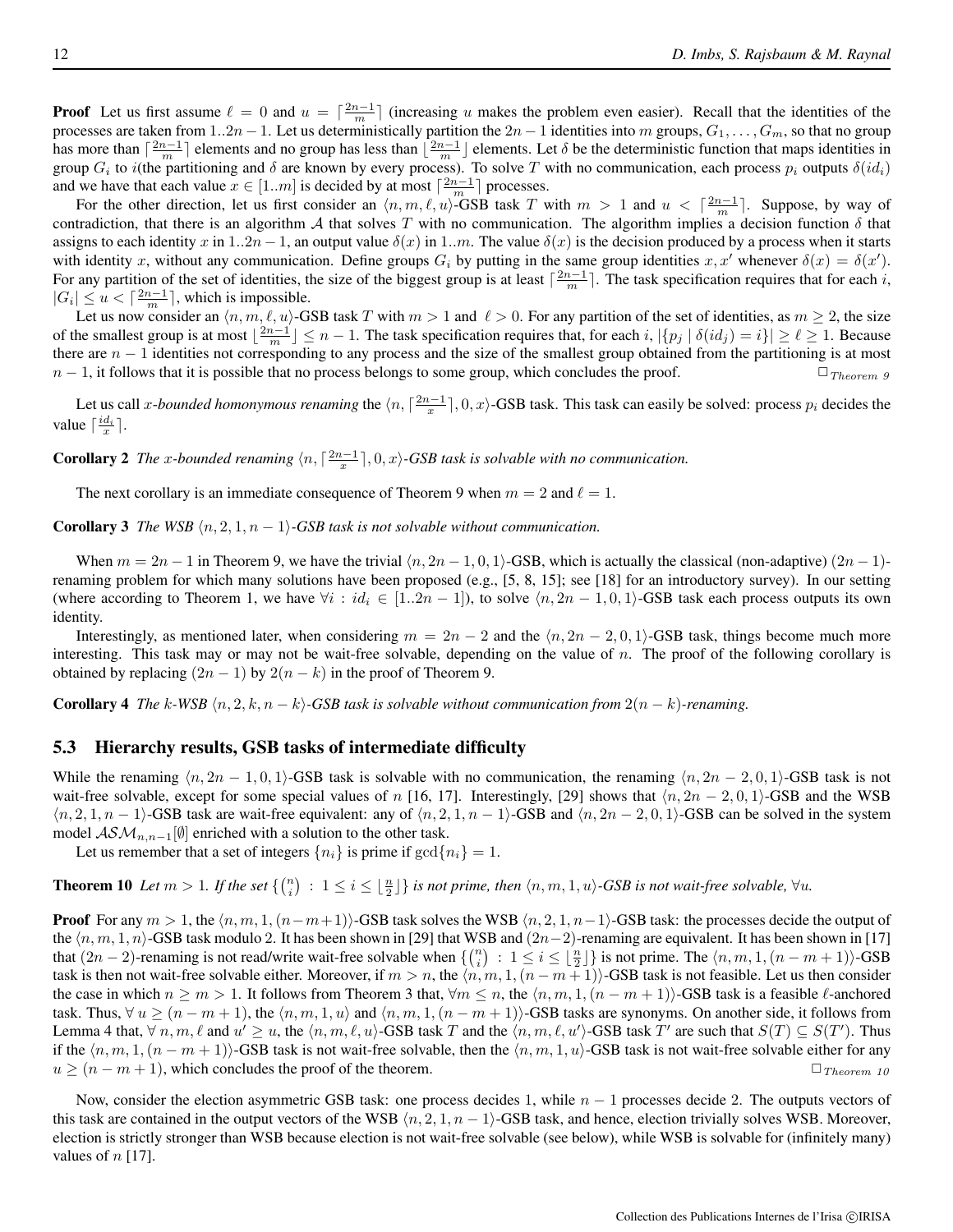#### Theorem 11 *The election GSB task is not wait-free solvable.*

Proof Assume for contradiction there is a wait-free algorithm solving election. By Lemma 2 we can assume the algorithm is comparison based. This implies that a process running solo, always decides the same binary value, independently of its input name (and of its index, as the algorithm is index-independent).

Consider as in [10, 17, 35] the complex of the algorithm. This complex is made of  $(n - 1)$ -simplexes (sets of size n), and all their faces (subsets). Each 0-simplex is a vertex, labeled with the local state of one of the processes. Each  $(n - 1)$ -simplex corresponds to a set of executions of the algorithm that are indistinguishable to the processes, and where every process has decided a binary value, solving election. Thus, the n vertices of every  $(n - 1)$ -simplex are labeled with distinct processes, and each vertex is also labeled with the local state of the process at the end of an execution corresponding to that simplex. These local states include the value decided by the process, and are such that, in every  $(n - 1)$ -simplex, exactly one vertex is labeled 1 and  $n - 1$  vertices are labeled 2, as election is solved.

Moreover, as in the previous papers (where the following properties are proved), we may consider only the subset of executions of the algorithm corresponding to immediate snapshots. This implies the complex is a pseudo-manifold. That is, every  $(n - 2)$ -simplex is contained in either one or two  $(n-1)$ -simplexes. Also, the complex is connected: there is a path connecting any two  $(n-1)$ -simplexes, consisting of a sequence of  $(n - 1)$ -simplexes, where each consecutive two  $(n - 1)$ -simplexes intersect in an  $(n - 2)$ -simplex.

We now prove that each process must decide the same binary value in every (immediate snapshot) execution of algorithm. Consider any internal  $(n-2)$ -simplex, contained in two  $(n-1)$ -simplexes. Let  $v_1, v_2$  be the two vertices in these simplexes, that do not belong to the  $(n-2)$ -simplex. These correspond to the same process, say  $p_i$ . Notice that  $p_i$  decides the same binary value, b, in both  $v_1$  and  $v_2$ , because every  $(n-1)$ -simplex is labeled with exactly one 1. By connectivity of the algorithm complex, every vertex of the complex corresponding to  $p_i$ , the decision of  $p_i$  is b.

In particular, the vertex  $v_i$ , corresponding to the solo execution by  $p_i$ , is also labeled with the decision b. Therefore, we see that the n vertices  $v_1, \ldots, v_n$ , corresponding to the solo executions of the n processes, are labeled with decision values, such that exactly one decides 1 and  $n - 1$  decide 2. This contradicts the assumption that the algorithm is comparison-based.  $\Box_{Theorem 11}$ 

The next corollary follows from the fact that leader election is not wait-free solvable and perfect renaming is universal for the family of GSB tasks.

Corollary 5 *The perfect renaming GSB task is not wait-free solvable.*

## 6 From a slot task to a renaming task

This section presents a simple algorithm that solves the  $(n + 1)$ -renaming task  $(\langle n, n + 1, 0, 1 \rangle$ -GSB task) in the system model  $\mathcal{ASM}_{n,n-1}[\langle n,n-1,1,n\rangle-\text{GSB}]$ . The underlying object solving the  $\langle n,n-1,1,n\rangle-\text{GSB}$  task is denoted KS. It provides the processes with a single operation denoted slot\_request<sub>n−1</sub>() whose semantics has been described in Section 3.2 (namely, each value x,  $1 \leq x \leq n-1$ , is decided by at least one process).

**Shared objects** In addition to KS, the processes cooperate through a snapshot object denoted  $STATE[1..n]$ . Each register  $STATE[i]$ is initialized to  $\perp$  and can be written only by  $p_i$ . Process  $p_i$  writes into it a pair of integers  $\langle my_slot_i, id_i \rangle$  (where  $my_slot_i$  is the slot number it obtains from KS and  $id_i$  (its identity). A process obtains the value of the snapshot object by invoking  $STATE$ .snapshot().

| operation $new_name()$ :                                                                                                      |
|-------------------------------------------------------------------------------------------------------------------------------|
| (01) $my\_slot_i \leftarrow KS$ .slot_request <sub>n-1</sub> ();                                                              |
| (02) $STATE[i] \leftarrow \langle my\_slot_i, id_i \rangle$ ; $(slot_i[1n],ids_i[1n]) \leftarrow STATE\mathsf{.snapshot}$ (); |
| (03) if $(\forall j \neq i : slot_i[j] \neq my_slot_i)$                                                                       |
| <b>then</b> return( $my\_slot_i$ )<br>(04)                                                                                    |
| else let $j \neq i$ such that $slot_i[j] = my\_slot_i$ ;<br>(05)                                                              |
| <b>if</b> $(id_i \lt id_{s_i}[j])$ then return(n) else return(n + 1) end if<br>(06)                                           |
| $(07)$ end if.                                                                                                                |

Figure 2: Solving  $(n + 1)$ -renaming in  $\mathcal{ASM}_{n,n-1}[\langle n, n-1, 1, n \rangle$ -GSB] (code for  $p_i$ )

**Process behavior** Each process  $p_i$  manages two local arrays denoted  $slot_i[1..n]$  and  $ids_i[1..n]$ . These arrays are used to keep the values read from the two fields of the snapshot object  $STATE$ . The algorithm for process  $p_i$  is depicted in Figure 2. It is made up of two parts.

• A process  $p_i$  first acquires a slot number (line 01). Then it writes its attributes (slot number and identity) in  $STATE[i]$  and reads the snapshot object to obtain an "atomic" global view of all the attributes that have been posted (line 02 where the read is denoted snapshot()).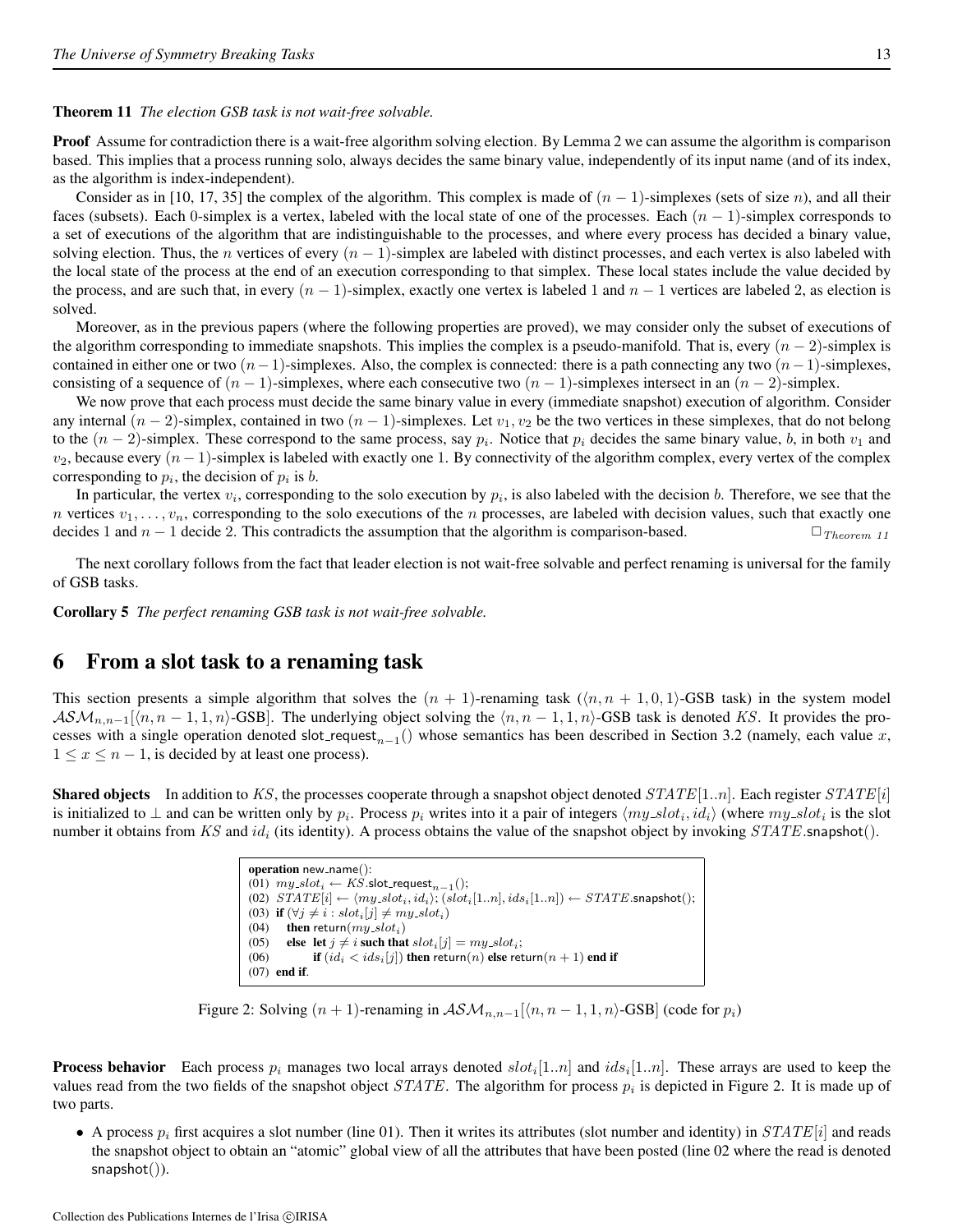• Then process  $p_i$  determines its new name which is its slot number if it sees no other process with the same slot number (lines 03-04). In the other case, it follows from the properties of the KS object that there is a single process  $p_i$  that has obtained the same slot number s (line 05). Processes  $p_i$  and  $p_j$  are consequently competing for a new name. Moreover, it is possible that  $p_j$  has already considered slot s as its new name. Process  $p_i$  solves this conflict according to the order on its identity and  $p_i$ 's identity: if  $p_i$ 's identity is smaller, it considers n as its new name, otherwise it considers  $n + 1$  as its new name (line 06).

**Theorem 12** *The algorithm described in Figure 2 solves the*  $(n + 1)$ -renaming task from any solution to the  $(n - 1)$ -slot task.

**Proof** The wait-freedom property and the fact that the new names belong to the set  $\{1, \ldots, n+1\}$  follow directly from the text of the algorithm. Hence, we only focus on the proof that no two process obtain the same new name.

Due to the property of the KS object that assigns  $n - 1$  slots to n processes, it follows that  $n - 2$  processes are assigned distinct slots and those are in [1.. $n-1$ ]. Let  $p_x$  and  $p_y$  be the processes that are assigned the same slot s. The proof follows from the fact that the snapshot invocations are totally ordered. There are tow cases.

- The snapshot value obtained by  $p_x$  is such that  $STATE[y] = \perp$ . In that case,  $p_x$  returns s as its new name. Moreover, the snapshot value obtained by  $p_y$  will be such that  $STATE[x] = s$ . Hence,  $p_y$  will obtain the new name n or  $n + 1$  according to the values of  $id_x$  and  $id_y$ .
- The snapshot values obtained by  $p_x$  are  $p_y$  are such that both  $STATE[x]$  and  $STATE[y]$  are equal to s. In that case, both execute lines 05-06, from which it follows that they obtain new names n and  $n + 1$  according to the order on  $id_x$  and  $id_y$ .

 $\Box$  Theorem 12

**Towards a general algorithm** It is well-known that the  $(2n - 2)$ -renaming task and the weak symmetry breaking task are equivalent (e.g., [18]). As, the weak symmetry breaking task and the 2-slot task are the same task, it follows that the  $(2n - 2)$ -renaming task and the 2-slot task are equivalent.

More generally, when considering the more general problem of finding an algorithm that solves the  $(2n-k)$ -renaming task from any solution to the k-slot task, the algorithm in Figure 2 is a specific answer for  $k = n - 1$ , while the equivalence between weak symmetry breaking and the 2-slot task is a specific answer for  $k = 2$ .

As indicated in the Introduction, answering the question "Is there a general algorithm that solves  $(2n - k)$ -renaming from the k-slot task and more generally are the  $(2n - k)$ -renaming task and the k-slot task equivalent?" constitutes a difficult but promising challenge.

# 7 To conclude: a few GSB-related open problems

In addition to the previous question, many interesting questions concerning the family of GSB tasks remain open. Here are a few. Is perfect renaming the only universal GSB task? What is the structure of the hierarchy of GSB tasks? Namely, is it a partial order, a total order? Are there incomparable tasks? Which ones? Etc.

# References

- [1] Afek Y., Attiya H., Dolev D., Gafni E., Merritt M. and Shavit N., Atomic Snapshots of Shared Memory. *Journal of the ACM*, 40(4):873-890, 1993.
- [2] Afek Y., Gafni E. and Lieber., Tight Group Renaming on Groups of Size g Is Equivalent to g-Consensus. *Proc. 23rd Int'l Symposium on Distributed Computing (DISC'09)*, Springer Verlag LNCS #5805, pp. 111-126, 2009.
- [3] Afek Y., Gafni E., Rajsbaum S., Raynal M. and Travers C., The k-Simultaneous Consensus Problem. *Distributed Computing*, 22:185-195, 2010.
- [4] Afek Y., Gamzu I., Levy I., Merritt M., and Taubenfeld G., Group Renaming. *Proc. 12th International Conference on Principles of Distributed Systems (OPODIS'08)*, Springer Verlag LNCS #5401, pp. 58-72, 2008.
- [5] Afek Y. and Merritt M., Fast, Wait-Free (2k − 1)-Renaming. *Proc. 18th ACM Symposium on Principles of Distributed Computing (PODC'99)*, ACM Press, pp. 105-112, 1999.
- [6] Angluin D., Local and Global Properties in Networks of Processors. *Proc. 12th ACM Symposium on Theory of Computing (STOC'80)*, ACM Press, pp. 82-93, 1980.
- [7] Attiya H., Bar-Noy A., Dolev D., Peleg D. and Reischuk R., Renaming in an Asynchronous Environment. *Journal of the ACM*, 37(3):524-548, 1990.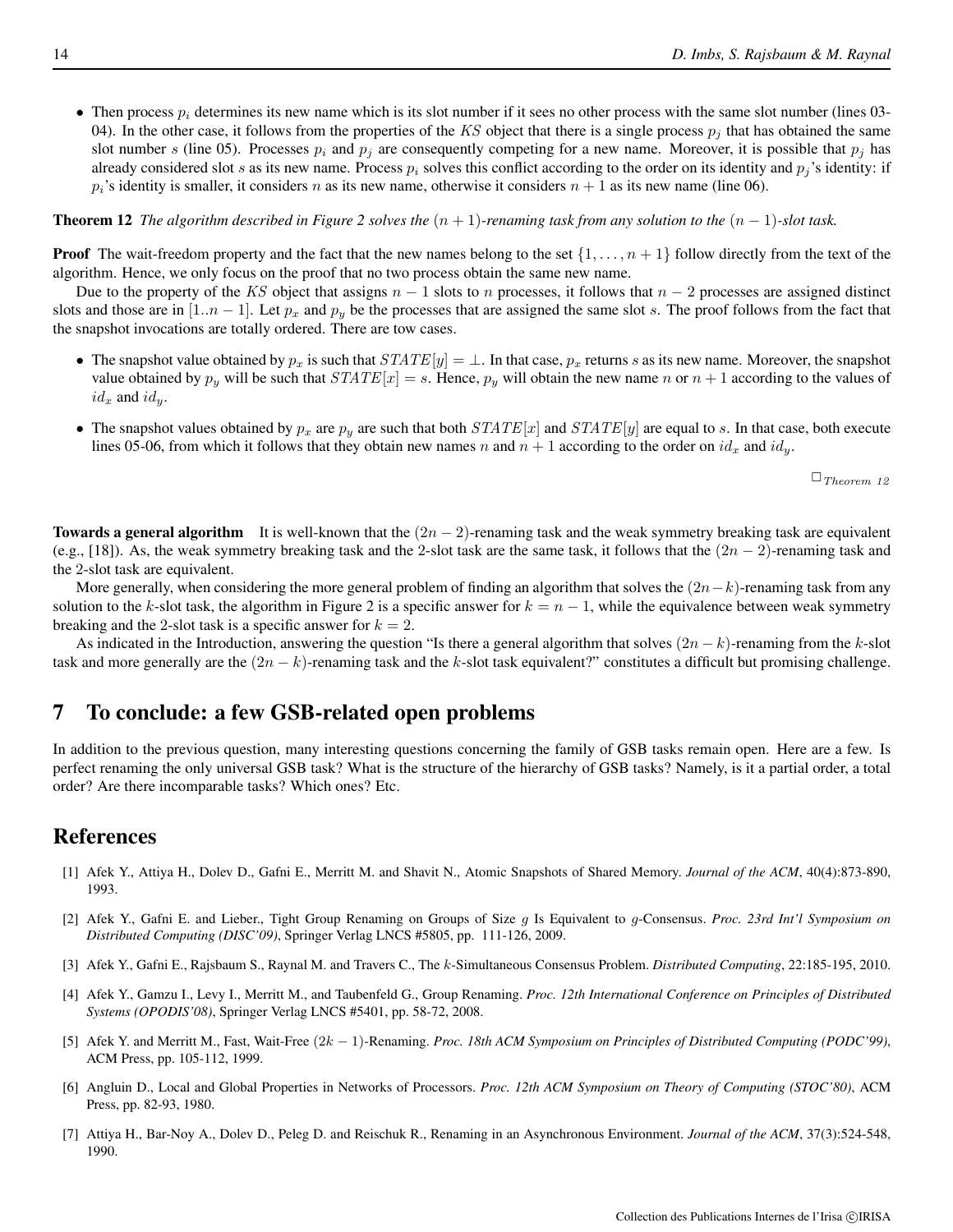- [8] Attiya H. and Fouren A., Polynomial and Adaptive Long-lived (2p − 1)-Renaming. *Proc. 14th Int'l Symposium on Distributed Computing (DISC'00)*, Springer Verlag LNCS #1914 , pp.149-163, 2000.
- [9] Attiya H., Gorbach A. and Moran S., Computing in Totally Anonymous Asynchronous Shared Memory Systems. *Information and Computation*, 173(2):162–183, 2002.
- [10] Attiya H. and Rajsbaum S., The Combinatorial Structure of Wait-Free Solvable Tasks, *SIAM Journal of Computing,* 31(4):1286-1313, 2002.
- [11] Attiya H. and Welch J., Distributed Computing: Fundamentals, Simulations and Advanced Topics, (2d Edition), *Wiley-Interscience*, 414 pages, 2004.
- [12] Borowsky E., Gafni E., Lynch N. and Rajsbaum S., The BG Distributed Simulation Algorithm. *Distributed Computing*, 14(3): 127-146, 2001.
- [13] Burns, J., Symmetry in Systems of Asynchronous Processes. *22nd IEEE Symposium on Foundations of Computer Science (FOCS'81)*, IEEE Computer Press, 169-174, 1981.
- [14] Borowsky E. and Gafni E., Generalized FLP Impossibility Result for t-Resilient Asynchronous Computations. *Proc. 25th ACM Symposium on Theory of Computing (STOC'93)*, ACM Press, pp. 91-100, 1993.
- [15] Borowsky E. and Gafni E., Immediate Atomic Snapshots and Fast Renaming. *Proc. 12th ACM Symposium on Principles of Distributed Computing (PODC'93)*, ACM Press, pp. 41-51, 1993.
- [16] Castañeda A., A Study of the Wait-free Solvability of Weak Symmetry Breaking and Renaming. PhD Thesis, Posgrado en Ciencia e Ingeniería de la Computación, UNAM, Mexico, December 2010.
- [17] Castañeda A. and Rajsbaum S., New Combinatorial Topology Upper and Lower Bounds for Renaming. Proc. 27th ACM Symposium on Principles *of Distributed Computing (PODC'08)*, ACM Press, pp. 295-304, 2008.
- [18] Castañeda A., Rajsbaum S. and Raynal M., The Renaming Problem in Shared Memory Systems: an Introduction. Tech Report 1960, IRISA, Université de Rennes (F), 29 pages, 2010. Submitted to publication.
- [19] Chalopin J. and Metivier Y., On the Power of Synchronization Between two Adjacent Processes. Distributed Computing 23(3): 177-196, 2010. ´
- [20] Chandra T. and Toueg S., Unreliable Failure Detectors for Reliable Distributed Systems. *Journal of the ACM*, 43(2):225-267, 1996.
- [21] Chaudhuri S., More Choices Allow More Faults: Set Consensus Problems in Totally Asynchronous Systems. *Information and Computation*, 105(1):132-158, 1993.
- [22] Dijkstra, E.W., Solution of a Problem in Concurrent Programming Control. *Communications of the ACM,* 8(9):569, 1965.
- [23] Dolev D., Lynch N., Pinter S., Stark E. and Weihl W. Reaching Approximate Agreement in the Presence of Faults. *Journal of the ACM*, 33(3):499– 516, 1986.
- [24] Dinitz Y., Moran S. and Rajsbaum S., Bit complexity of Breaking and Achieving Symmetry in Chains and Rings. *Journal of the ACM*, 55(1), article 3, 32 pages, 2008.
- [25] Fischer M.J., Lynch N.A. and Paterson M.S., Impossibility of Distributed Consensus with One Faulty Process. *Journal of the ACM*, 32(2):374- 382, 1985.
- [26] Gafni E., The 01-Exclusion Families of Tasks. *Proc. 12th In'l Conference on Principles of Distributed Systems (OPODIS'08*, Springer Verlag LNCS #5401, pp. 246-258, 2008.
- [27] Gafni G., Mostéfaoui A., Raynal M. and Travers C., From Adaptive Renaming to Set Agreement. *Theoretical Computer Science*, 410(14-15): 1328-1335, 2009.
- [28] Gafni E. and Rajsbaum S., Musical Benches. *19th International Symposium on Distributed Computing (DISC'05)*, Springer Verlag LNCS #3724, pp. 63-77, 2005.
- [29] Gafni E., Rajsbaum S. and Herlihy M., Subconsensus Tasks: Renaming is Weaker Than Set Agreement. *Proc. 20th Int'l Symposium on Distributed Computing (DISC'06)*, Springer Verlag LNCS #4167, pp.329-338, 2006.
- [30] Gafni E., Rajsbaum S., Raynal M. and Travers C., The Committee Decision Problem. *Proc. Latin American Theoretical Informatics Symposium (LATIN'06)*. Springer Verlag LNCS #3887, pp. 502-514, 2006.
- [31] Herlihy M.P., Wait-Free Synchronization. *ACM Transactions on Programming Languages and Systems*, 13(1):124-149, 1991.
- [32] Herlihy M. and Rajsbaum S. The Decidability of Distributed Decision Tasks. *Proc. 29th ACM Symposium on Theory of Computing (STOC'97)*, ACM Press, pp. 589-598, 1997.
- [33] Herlihy M. and Rajsbaum S. A Classification of Wait-Free Loop Agreement Tasks. *Theoretical Computer Science*, 291(1):55-77, 2003.